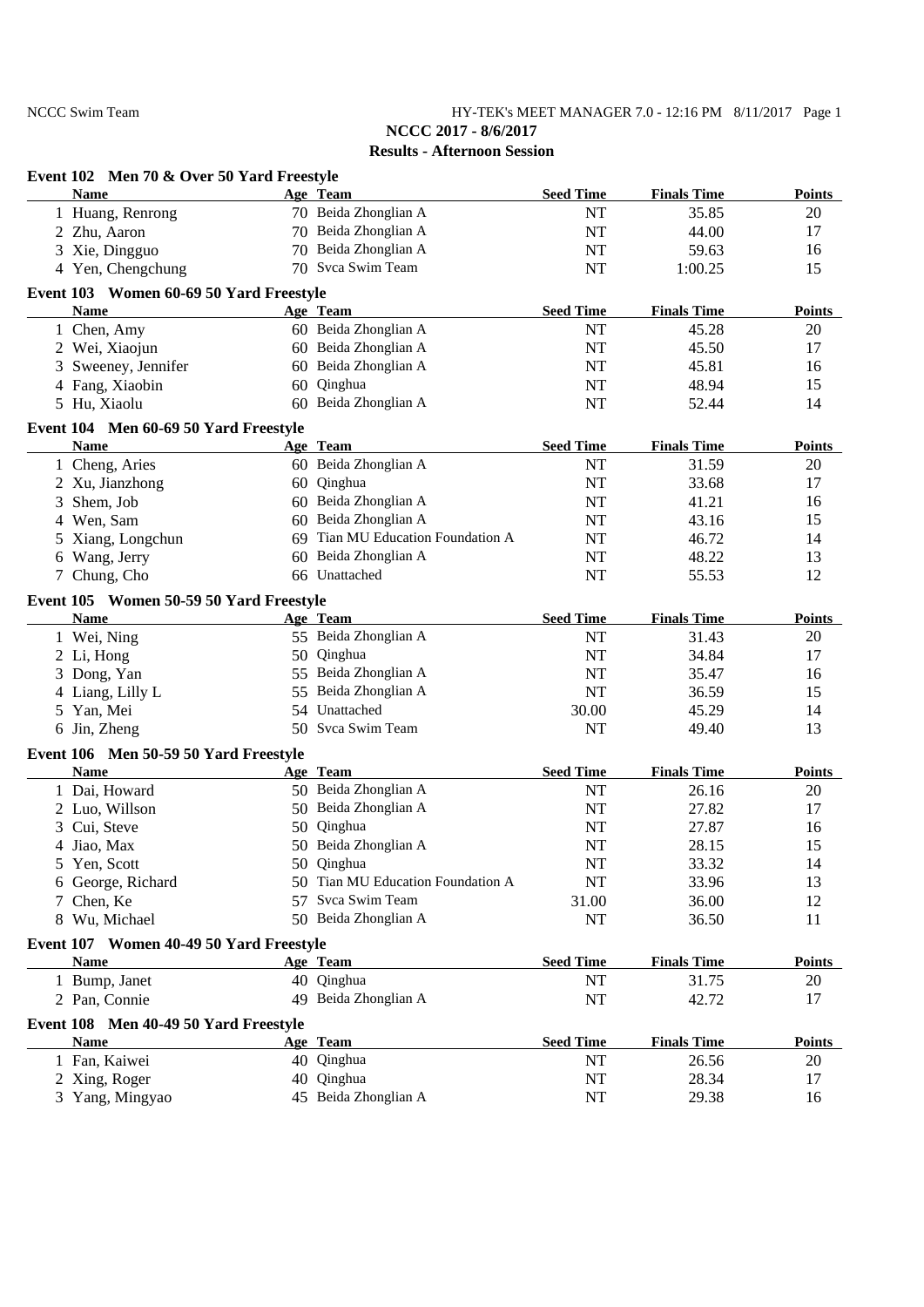NCCC Swim Team HY-TEK's MEET MANAGER 7.0 - 12:16 PM 8/11/2017 Page 2 **NCCC 2017 - 8/6/2017**

|   | (Event 108 Men 40-49 50 Yard Freestyle)      |                      |                  |                    |               |
|---|----------------------------------------------|----------------------|------------------|--------------------|---------------|
|   | <b>Name</b>                                  | Age Team             | <b>Seed Time</b> | <b>Finals Time</b> | <b>Points</b> |
|   | 4 Zhang, Pei                                 | 40 Qinghua           | NT               | 30.19              | 15            |
|   | 5 Gu, Yuan                                   | 45 Beida Zhonglian A | $\rm{NT}$        | 30.25              | 14            |
|   | 6 Li, Bin                                    | 45 Beida Zhonglian A | NT               | 30.35              | 13            |
|   | Shi, Gongyi                                  | 45 Beida Zhonglian A | NT               | 37.53              | 12            |
|   | 8 Cao, Yi                                    | 45 Beida Zhonglian A | <b>NT</b>        | 40.88              | 11            |
|   | Event 109 Women 30-39 50 Yard Freestyle      |                      |                  |                    |               |
|   | <b>Name</b>                                  | Age Team             | <b>Seed Time</b> | <b>Finals Time</b> | Points        |
|   | 1 Tao, Li                                    | 35 Beida Zhonglian A | NT               | 28.53              | 20            |
|   | 2 Wu, Dongfeng                               | 35 Beida Zhonglian A | NT               | 30.97              | 17            |
| 3 | Chen, Upon                                   | 30 Qinghua           | NT               | 33.97              | 16            |
| 4 | Huang, Min Ying                              | 39 Svca Swim Team    | 40.00            | 38.50              | 15            |
| 5 | Zhang, Dan                                   | 30 Qinghua           | <b>NT</b>        | 40.00              | 14            |
|   | 6 Zhang, Ying                                | 30 Qinghua           | NT               | 42.03              | 13            |
|   | 7 Lu, Ying                                   | 36 Svca Swim Team    | NT               | 42.53              | 12            |
|   | 8 Lee, Yahsien                               | 30 Qinghua           | NT               | 1:04.03            | 11            |
|   | Event 111 Women 20-39 50 Yard Freestyle      |                      |                  |                    |               |
|   | <b>Name</b>                                  | Age Team             | <b>Seed Time</b> | <b>Finals Time</b> | <b>Points</b> |
|   | 1 Sui, Mabel                                 | 25 Beida Zhonglian A | <b>NT</b>        | 32.28              | 20            |
|   | Event 110 Men 20-39 50 Yard Freestyle        |                      |                  |                    |               |
|   | <b>Name</b>                                  | Age Team             | <b>Seed Time</b> | <b>Finals Time</b> | <b>Points</b> |
|   | 1 Lin, Lucky                                 | 30 Qinghua           | NT               | 26.63              | 20            |
|   | 2 Lin, Yao-Chung                             | 30 Qinghua           | NT               | 27.03              | 17            |
|   | 3 Zhao, Xingliang                            | 36 Beida Zhonglian A | NT               | 31.35              | 16            |
|   | 4 Hou, Zhenyu                                | 36 Beida Zhonglian A | NT               | 35.34              | 15            |
|   | 5 Liu, Sean                                  | 36 Beida Zhonglian A | NT               | 41.57              | 14            |
|   | Event 112 Men 20-29 50 Yard Freestyle        |                      |                  |                    |               |
|   | <b>Name</b>                                  | Age Team             | <b>Seed Time</b> | <b>Finals Time</b> | <b>Points</b> |
|   | 1 Deng, Victor                               | 25 Beida Zhonglian A | NT               | 23.07              | 20            |
|   | 2 Chen, Pohan                                | 25 Beida Zhonglian A | NT               | 27.53              | 17            |
| 3 | Liu, Yutong                                  | 27 Qinghua           | NT               | 28.06              | 16            |
|   | 4 Wu, Patrick                                | 25 Beida Zhonglian A | NT               | 28.40              | 15            |
|   | 5 Zhu, Timmy                                 | 25 Beida Zhonglian A | NT               | 28.81              | 14            |
|   | 6 Liu, XingYu                                | 29 Qinghua           | <b>NT</b>        | 29.97              | 13            |
|   | Event 115 Women 60 -69 50 Yard Breaststroke  |                      |                  |                    |               |
|   | <b>Name</b>                                  | Age Team             | <b>Seed Time</b> | <b>Finals Time</b> | <b>Points</b> |
|   | 1 Ma, Xing                                   | 60 Beida Zhonglian A | NT               | 54.87              | 20            |
|   | Event 114 Men 70 & Over 50 Yard Breaststroke |                      |                  |                    |               |
|   | <b>Name</b>                                  | Age Team             | <b>Seed Time</b> | <b>Finals Time</b> | <b>Points</b> |
|   | 1 Huang, Renrong                             | 70 Beida Zhonglian A | NT               | 43.56              | 20            |
|   | 2 Xie, Dingguo                               | 70 Beida Zhonglian A | NT               | 1:02.81            | 17            |
|   | 3 Yen, Chengchung                            | 70 Svca Swim Team    | NT               | 1:04.22            | 16            |
|   | Event 116 Men 60-69 50 Yard Breaststroke     |                      |                  |                    |               |
|   | <b>Name</b>                                  | Age Team             | <b>Seed Time</b> | <b>Finals Time</b> | <b>Points</b> |
|   | 1 Wang, Phillip                              | 60 Beida Zhonglian A | $\rm{NT}$        | 44.32              | 20            |
|   | 2 Wen, Sam                                   | 60 Beida Zhonglian A | NT               | 45.66              | 17            |
| 3 | Shem, Job                                    | 60 Beida Zhonglian A | NT               | 54.28              | 16            |
|   | 4 Ye, Juduo                                  | 60 Beida Zhonglian A | NT               | 58.22              | 15            |
|   |                                              |                      |                  |                    |               |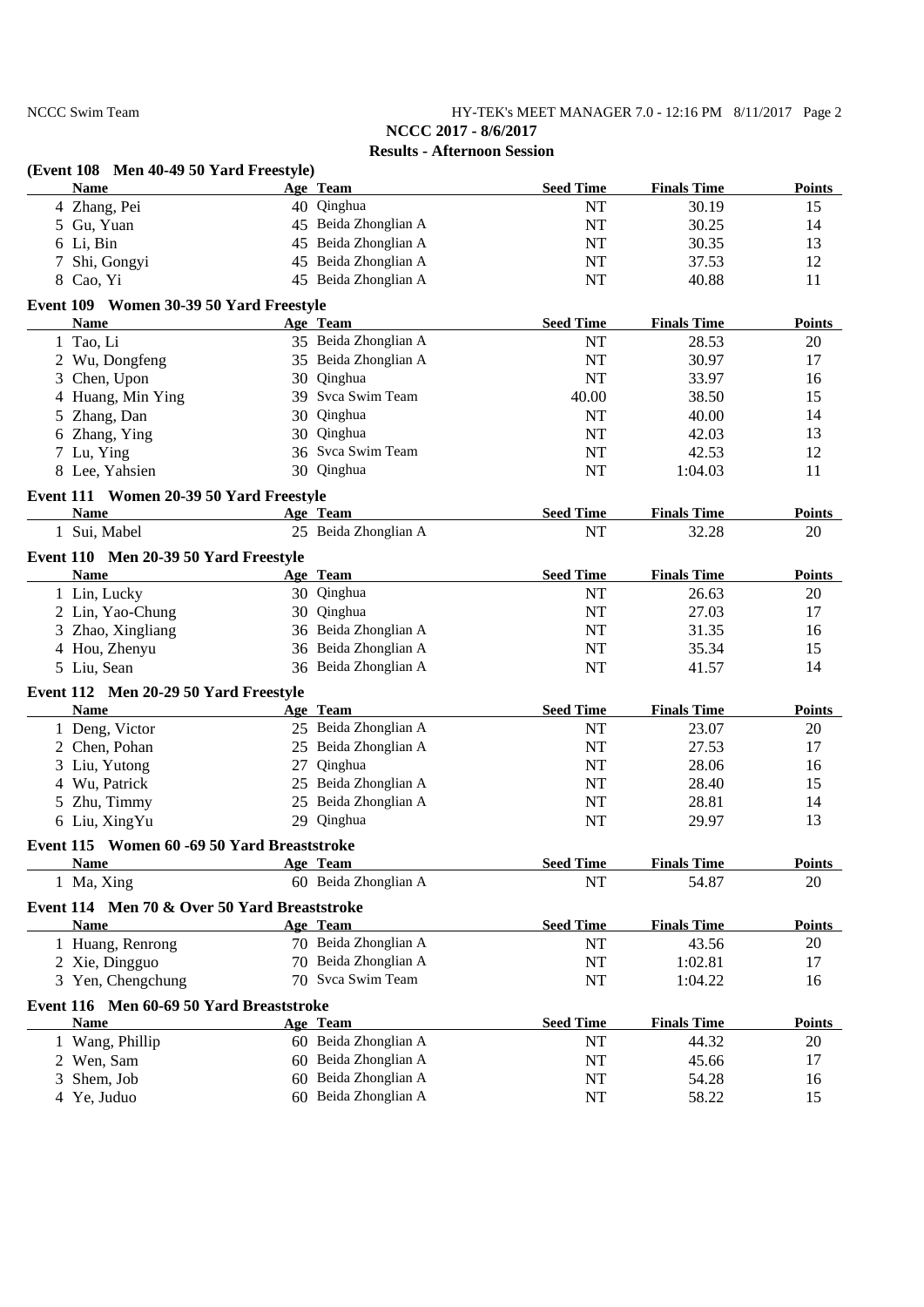NCCC Swim Team HY-TEK's MEET MANAGER 7.0 - 12:16 PM 8/11/2017 Page 3 **NCCC 2017 - 8/6/2017**

|    | (Event 116 Men 60-69 50 Yard Breaststroke) |    |                                   |                  |                    |               |
|----|--------------------------------------------|----|-----------------------------------|------------------|--------------------|---------------|
|    | <b>Name</b>                                |    | Age Team                          | <b>Seed Time</b> | <b>Finals Time</b> | <b>Points</b> |
|    | 5 Wang, Jerry                              |    | 60 Beida Zhonglian A              | NT               | 1:30.50            | 14            |
|    | Event 117 Women 50-59 50 Yard Breaststroke |    |                                   |                  |                    |               |
|    | <b>Name</b>                                |    | Age Team                          | <b>Seed Time</b> | <b>Finals Time</b> | <b>Points</b> |
|    | 1 Zhou, Wei-hong                           |    | 50 Qinghua                        | NT               | 39.66              | 20            |
|    | 2 Wu, Fengling                             |    | 55 Beida Zhonglian A              | NT               | 43.28              | 17            |
|    | 3 Wei, Wei                                 |    | 55 Beida Zhonglian A              | NT               | 48.94              | 16            |
|    | 4 Li, Qian                                 |    | 55 Beida Zhonglian A              | NT               | 50.53              | 15            |
|    | 5 Zheng, Li                                |    | 55 Beida Zhonglian A              | NT               | 50.65              | 14            |
|    | 6 Wei, Ren                                 |    | 55 Beida Zhonglian A              | NT               | 51.81              | 13            |
|    | Event 118 Men 50-59 50 Yard Breaststroke   |    |                                   |                  |                    |               |
|    | <b>Name</b>                                |    | Age Team                          | <b>Seed Time</b> | <b>Finals Time</b> | <b>Points</b> |
|    | 1 Huang, Tao                               |    | 50 Qinghua                        | NT               | 35.40              | 20            |
|    | 2 Luo, Willson                             |    | 50 Beida Zhonglian A              | NT               | 35.88              | 17            |
| 3  | Jiang, Yuan                                |    | 50 Beida Zhonglian A              | NT               | 37.75              | 16            |
|    | 4 George, Richard                          |    | 50 Tian MU Education Foundation A | NT               | 40.41              | 15            |
|    | 5 Wu, Michael                              |    | 50 Beida Zhonglian A              | <b>NT</b>        | 45.50              | 14            |
|    | Event 119 Women 40-49 50 Yard Breaststroke |    |                                   |                  |                    |               |
|    | <b>Name</b>                                |    | Age Team                          | <b>Seed Time</b> | <b>Finals Time</b> | <b>Points</b> |
|    | 1 Bump, Janet                              |    | 40 Qinghua                        | NT               | 38.62              | 20            |
|    | 2 Zhao, Bo                                 |    | 49 Beida Zhonglian A              | NT               | 49.22              | 17            |
|    | 3 George, Nancy                            |    | 48 Tian MU Education Foundation A | NT               | 1:00.97            | 16            |
|    | 4 Zhang, Jenny                             |    | 41 Beida Zhonglian A              | NT               | 1:01.00            | 15            |
|    | Event 120 Men 40-49 50 Yard Breaststroke   |    |                                   |                  |                    |               |
|    | <b>Name</b>                                |    | Age Team                          | <b>Seed Time</b> | <b>Finals Time</b> | <b>Points</b> |
|    | 1 Chan, Edwin                              |    | 45 Beida Zhonglian A              | NT               | 35.84              | 20            |
|    | 2 Hu, Brian                                |    | 45 Beida Zhonglian A              | NT               | 35.94              | 17            |
|    | 3 Zhou, Di                                 |    | 48 Svca Swim Team                 | 40.00            | 37.09              | 16            |
|    | *4 Lu, JoeXi                               | 45 | Beida Zhonglian A                 | NT               | 40.50              | 14.50         |
|    | *4 Dai, Jiandong                           | 45 | Beida Zhonglian A                 | NT               | 40.50              | 14.50         |
| 6  | Shi, Gongyi                                | 45 | Beida Zhonglian A                 | NT               | 41.53              | 13            |
|    | 7 Cao, Yi                                  | 45 | Beida Zhonglian A                 | NT               | 43.03              | 12            |
|    | 8 Huang, William                           | 45 | Beida Zhonglian A                 | NT               | 43.09              | 11            |
|    | 9 Li, Tianbo                               |    | 40 Qinghua                        | NT               | 56.65              | 9             |
|    | Event 121 Women 30-39 50 Yard Breaststroke |    |                                   |                  |                    |               |
|    | <b>Name</b>                                |    | Age Team                          | <b>Seed Time</b> | <b>Finals Time</b> | <b>Points</b> |
|    | 1 Wu, Dongfeng                             |    | 35 Beida Zhonglian A              | NT               | 41.25              | 20            |
|    | 2 Wang, Xiao                               | 30 | Qinghua                           | NT               | 46.53              | 17            |
| 3  | Chen, Upon                                 | 30 | Qinghua                           | NT               | 46.94              | 16            |
|    | 4 Zhang, Ying                              | 30 | Qinghua                           | NT               | 47.53              | 15            |
|    |                                            | 39 | Svca Swim Team                    |                  |                    |               |
|    | 5 Huang, Min Ying                          |    | Svca Swim Team                    | 48.00            | 47.84              | 14            |
|    | 6 Lu, Ying                                 | 36 |                                   | NT               | 50.25              | 13            |
| 7  | Zhang, Dan                                 | 30 | Qinghua                           | NT               | 52.07              | 12            |
|    | 8 LI, Cindy                                | 30 | Qinghua                           | NT               | 57.53              | 11            |
| 9. | Zhang, Ying                                | 35 | Beida Zhonglian A                 | NT               | 1:09.81            | 9             |
|    | 10 Lee, Yahsien                            |    | 30 Qinghua                        | $\rm{NT}$        | 1:26.10            | 7             |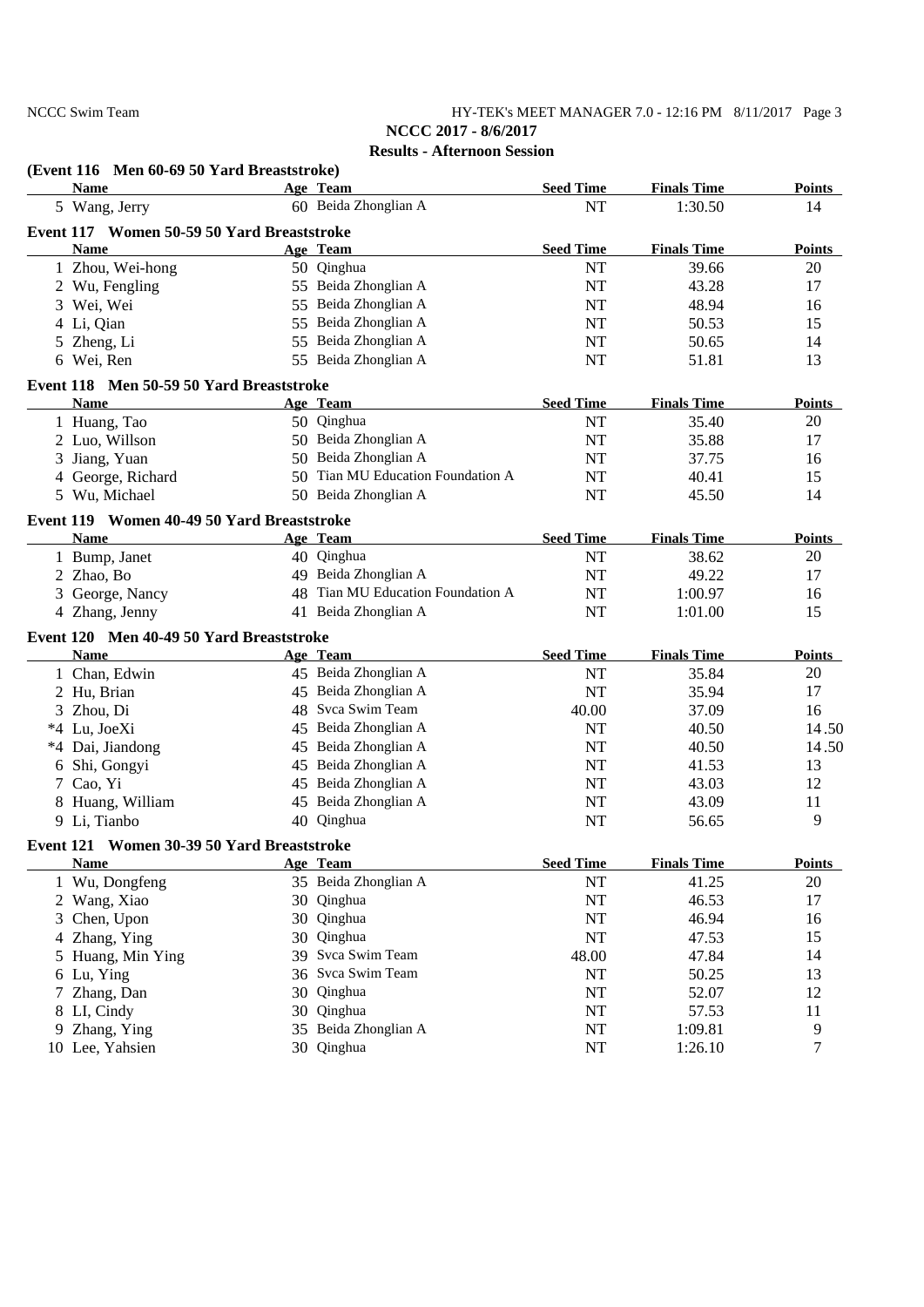NCCC Swim Team HY-TEK's MEET MANAGER 7.0 - 12:16 PM 8/11/2017 Page 4 **NCCC 2017 - 8/6/2017**

| Event 122 Men 30-39 50 Yard Breaststroke<br><b>Name</b> |    | Age Team                       | <b>Seed Time</b> | <b>Finals Time</b> | <b>Points</b> |
|---------------------------------------------------------|----|--------------------------------|------------------|--------------------|---------------|
| 1 Chan, Bin-Da                                          |    | 30 Qinghua                     | NT               | 31.03              | 20            |
| 2 Lin, Lucky                                            |    | 30 Qinghua                     | NT               | 34.91              | 17            |
| 3 Shao, Jeff                                            |    | 36 Beida Zhonglian A           | NT               | 36.78              | 16            |
| 4 Zhao, Xingliang                                       |    | 36 Beida Zhonglian A           | NT               | 39.63              | 15            |
| 5 Liu, Sean                                             |    | 36 Beida Zhonglian A           | NT               | 43.97              | 14            |
| 6 Hou, Zhenyu                                           |    | 36 Beida Zhonglian A           | NT               | 44.40              | 13            |
| Event 123 Women 20-29 50 Yard Breaststroke              |    |                                |                  |                    |               |
| <b>Name</b>                                             |    | Age Team                       | <b>Seed Time</b> | <b>Finals Time</b> | <b>Points</b> |
| 1 Guo, Yun Fei                                          |    | 25 Beida Zhonglian A           | NT               | 55.87              | 20            |
| 2 Ye, Shuyang                                           |    | 25 Beida Zhonglian A           | NT               | 58.00              | 17            |
| Event 124 Men 20-29 50 Yard Breaststroke                |    |                                |                  |                    |               |
| <b>Name</b>                                             |    | Age Team                       | <b>Seed Time</b> | <b>Finals Time</b> | <b>Points</b> |
| 1 Deng, Victor                                          |    | 25 Beida Zhonglian A           | <b>NT</b>        | 29.91              | 20            |
| 2 Chen, Pohan                                           |    | 25 Beida Zhonglian A           | NT               | 31.43              | 17            |
| 3 Chung, Cheuk                                          |    | 21 Unattached                  | NT               | 33.88              | 16            |
| 4 Xu, Ethan                                             | 25 | Qinghua                        | NT               | 35.72              | 15            |
| 5 Zhu, Timmy                                            | 25 | Beida Zhonglian A              | NT               | 37.19              | 14            |
| 6 Liu, Changran                                         | 25 | Qinghua                        | NT               | 37.81              | 13            |
| 7 Wu, Patrick                                           | 25 | Beida Zhonglian A              | NT               | 39.56              | 12            |
| 8 Liu, Hanchao                                          | 27 | Beida Zhonglian A              | NT               | 51.56              | 11            |
| Event 125 Women 60-69 50 Yard Backstroke                |    |                                |                  |                    |               |
| <b>Name</b>                                             |    | Age Team                       | <b>Seed Time</b> | <b>Finals Time</b> | <b>Points</b> |
| 1 Wei, Xiaojun                                          |    | 60 Beida Zhonglian A           | NT               | 54.94              | 20            |
| 2 Sweeney, Jennifer                                     |    | 60 Beida Zhonglian A           | NT               | 56.31              | 17            |
| 3 Guo, Minny                                            |    | 60 Beida Zhonglian A           | NT               | 57.78              | 16            |
| 4 Hu, Xiaolu                                            |    | 60 Beida Zhonglian A           | NT               | 59.50              | 15            |
| Event 126 Men 60-69 50 Yard Backstroke                  |    |                                |                  |                    |               |
| <b>Name</b>                                             |    | Age Team                       | <b>Seed Time</b> | <b>Finals Time</b> | <b>Points</b> |
| 1 Gan, Zhongjie                                         |    | 60 Beida Zhonglian A           | NT               | 39.57              | 20            |
| 2 Cai, Xin                                              |    | 60 Beida Zhonglian A           | NT               | 47.82              | 17            |
| 3 Xiang, Longchun                                       | 69 | Tian MU Education Foundation A | NT               | 48.19              | 16            |
| Shem, Job<br>4                                          |    | 60 Beida Zhonglian A           | NT               | 55.62              | 15            |
| 5 Wang, Jerry                                           | 60 | Beida Zhonglian A              | NT               | 1:14.13            | 14            |
| 6 Yen, Chengchung                                       |    | 69 Beida Zhonglian A           | NT               | 1:16.03            | 13            |
| --- Xu, Jianzhong                                       |    | 60 Qinghua                     | NT               | DQ                 |               |
| Event 127 Women 50-59 50 Yard Backstroke                |    |                                |                  |                    |               |
| <b>Name</b>                                             |    | Age Team                       | <b>Seed Time</b> | <b>Finals Time</b> | <b>Points</b> |
| 1 Li, Hong                                              |    | 50 Qinghua                     | NT               | 43.96              | 20            |
| 2 Dong, Yan                                             |    | 55 Beida Zhonglian A           | NT               | 45.41              | 17            |
| 3 Tian, Yue                                             |    | 50 Beida Zhonglian A           | NT               | 47.38              | 16            |
| Event 128 Men 50-59 50 Yard Backstroke                  |    |                                |                  |                    |               |
| <b>Name</b>                                             |    | Age Team                       | <b>Seed Time</b> | <b>Finals Time</b> | <b>Points</b> |
| 1 Dai, Howard                                           |    | 50 Beida Zhonglian A           | NT               | 32.09              | 20            |
| 2 Cui, Steve                                            |    | 50 Qinghua                     | NT               | 34.04              | 17            |
| 3                                                       |    | 50 Beida Zhonglian A           | NT               | 36.13              |               |
| Jiang, Yuan                                             |    | 50 Beida Zhonglian A           | NT               | 36.16              | 16            |
| 4 Luo, Willson                                          |    | 50 Beida Zhonglian A           |                  |                    | 15            |
| 5 Jiao, Max                                             |    |                                | NT               | 38.44              | 14            |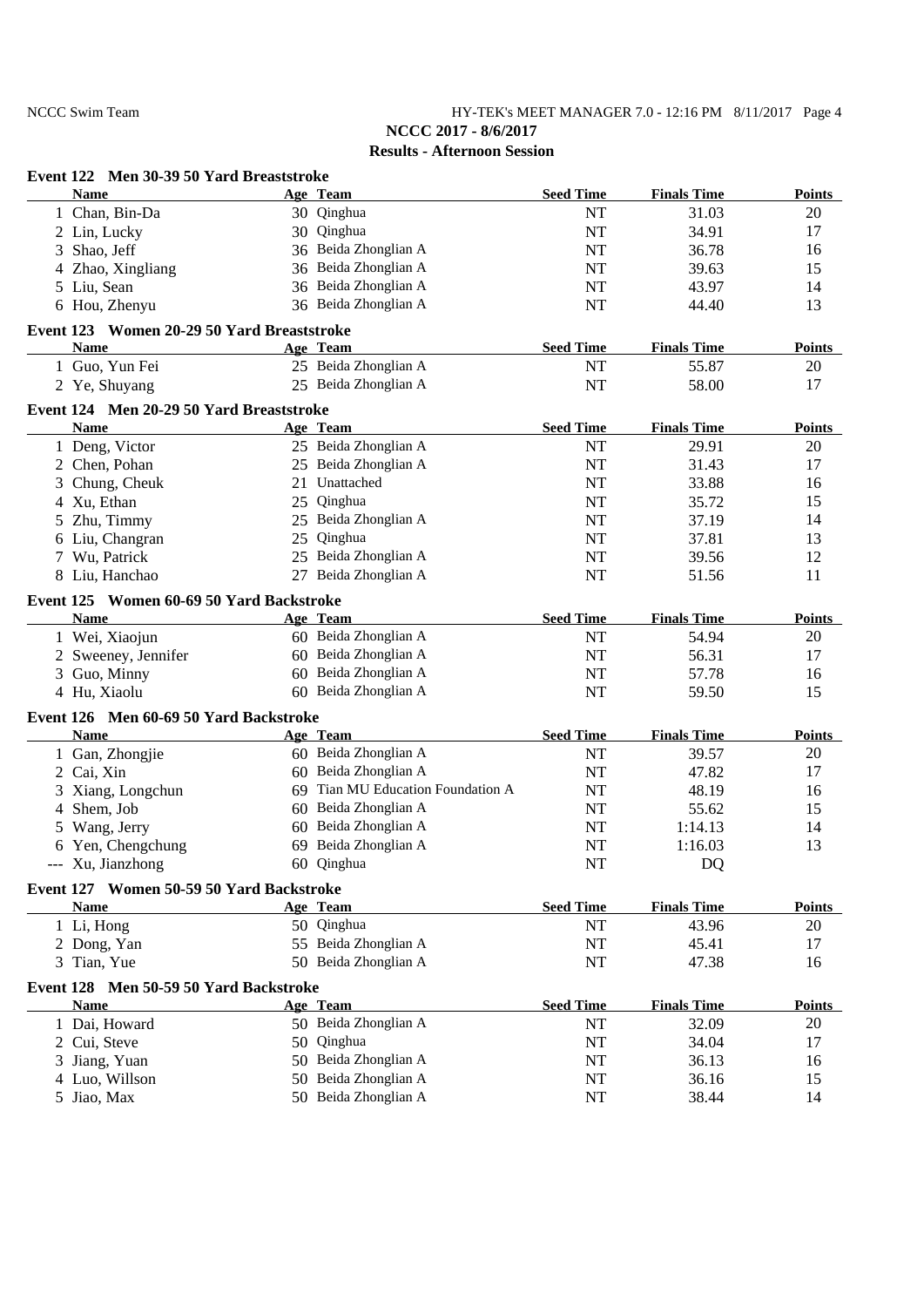NCCC Swim Team HY-TEK's MEET MANAGER 7.0 - 12:16 PM 8/11/2017 Page 5 **NCCC 2017 - 8/6/2017**

| (Event 128 Men 50-59 50 Yard Backstroke)               |                                   |                  |                    |               |
|--------------------------------------------------------|-----------------------------------|------------------|--------------------|---------------|
| <b>Name</b>                                            | Age Team                          | <b>Seed Time</b> | <b>Finals Time</b> | <b>Points</b> |
| 6 Yen, Scott                                           | 50 Qinghua                        | NT               | 43.12              | 13            |
| 7 George, Richard                                      | 50 Tian MU Education Foundation A | <b>NT</b>        | 49.10              | 12            |
| Event 129 Women 40-49 50 Yard Backstroke               |                                   |                  |                    |               |
| <b>Name</b>                                            | Age Team                          | <b>Seed Time</b> | <b>Finals Time</b> | <b>Points</b> |
| 1 Zhan, Jane                                           | 45 Beida Zhonglian A              | NT               | 38.16              | 20            |
| 2 Xiang, Jiayin                                        | 42 Tian MU Education Foundation A | NT               | 44.44              | 17            |
| 3 Pan, Connie                                          | 49 Beida Zhonglian A              | NT               | 49.55              | 16            |
| 4 Zhang, Jenny                                         | 41 Beida Zhonglian A              | NT               | 1:12.58            | 15            |
| Event 130 Men 40-49 50 Yard Backstroke                 |                                   |                  |                    |               |
| <b>Name</b>                                            | Age Team                          | <b>Seed Time</b> | <b>Finals Time</b> | <b>Points</b> |
| 1 Hu, Brian                                            | 45 Beida Zhonglian A              | NT               | 37.62              | 20            |
| 2 Chan, Edwin                                          | 45 Beida Zhonglian A              | NT               | 40.69              | 17            |
| 3 Lu, JoeXi                                            | 45 Beida Zhonglian A              | NT               | 41.59              | 16            |
| 4 Gu, Al                                               | 45 Beida Zhonglian A              | $\rm{NT}$        | 48.22              | 15            |
| 5 Ni, Bin                                              | 40 Qinghua                        | $\rm{NT}$        | 48.47              | 14            |
| 6 Dai, Jiandong                                        | 45 Beida Zhonglian A              | <b>NT</b>        | 56.28              | 13            |
| Event 131 Women 30-39 50 Yard Backstroke               |                                   |                  |                    |               |
| <b>Name</b>                                            | Age Team                          | <b>Seed Time</b> | <b>Finals Time</b> | <b>Points</b> |
| 1 Wu, Dongfeng                                         | 35 Beida Zhonglian A              | NT               | 40.00              | 20            |
| 2 lei, Bingbing                                        | 35 Beida Zhonglian A              | NT               | 47.63              | 17            |
| 3 Huang, Min Ying                                      | 39 Svca Swim Team                 | 48.00            | 48.12              | 16            |
| 4 Liu, Siying S                                        | 30 Qinghua                        | NT               | 57.44              | 15            |
| Event 132 Men 30-39 50 Yard Backstroke                 |                                   |                  |                    |               |
| <b>Name</b>                                            | Age Team                          | <b>Seed Time</b> | <b>Finals Time</b> | <b>Points</b> |
| 1 Liang, Dong                                          | 32 Unattached                     | NT               | 41.00              | 20            |
| 2 Zhao, Xingliang                                      | 36 Beida Zhonglian A              | $\rm{NT}$        | 43.15              | 17            |
| Event 134 Men 20-29 50 Yard Backstroke                 |                                   |                  |                    |               |
| <b>Name</b>                                            | Age Team                          | <b>Seed Time</b> | <b>Finals Time</b> | <b>Points</b> |
| 1 Deng, Victor                                         | 25 Beida Zhonglian A              | NT               | 32.50              | 20            |
| 2 Wu, Patrick                                          | 25 Beida Zhonglian A              | NT               | 39.91              | 17            |
| Event 136 Men 60-69 50 Yard Butterfly                  |                                   |                  |                    |               |
| <b>Name</b>                                            | Age Team                          | <b>Seed Time</b> | <b>Finals Time</b> | <b>Points</b> |
| 1 Xu, Jianzhong                                        | 60 Qinghua                        | NT               | 39.57              | 20            |
| 2 Cheng, Aries                                         | 60 Beida Zhonglian A              | NT               | 42.72              | 17            |
| --- Chow, John                                         | 60 Beida Zhonglian A              | NT               | DQ                 |               |
|                                                        |                                   |                  |                    |               |
| Event 137 Women 50-59 50 Yard Butterfly<br><b>Name</b> | Age Team                          | <b>Seed Time</b> | <b>Finals Time</b> | <b>Points</b> |
| 1 Wei, Ning                                            | 55 Beida Zhonglian A              | NT               | 40.87              | 20            |
| 2 Wei, Wei                                             | 55 Beida Zhonglian A              | NT               | 47.31              | 17            |
| 3 Liang, Lilly L                                       | 55 Beida Zhonglian A              | NT               | 48.50              | 16            |
| 4 Tian, Yue                                            | 50 Beida Zhonglian A              | NT               | 50.78              | 15            |
|                                                        |                                   |                  |                    |               |
| Event 139 Women 40-59 50 Yard Butterfly                |                                   |                  |                    |               |
| <b>Name</b>                                            | Age Team                          | <b>Seed Time</b> | <b>Finals Time</b> | <b>Points</b> |
| 1 Zhan, Jane                                           | 45 Beida Zhonglian A              | NT               | 32.97              | 20            |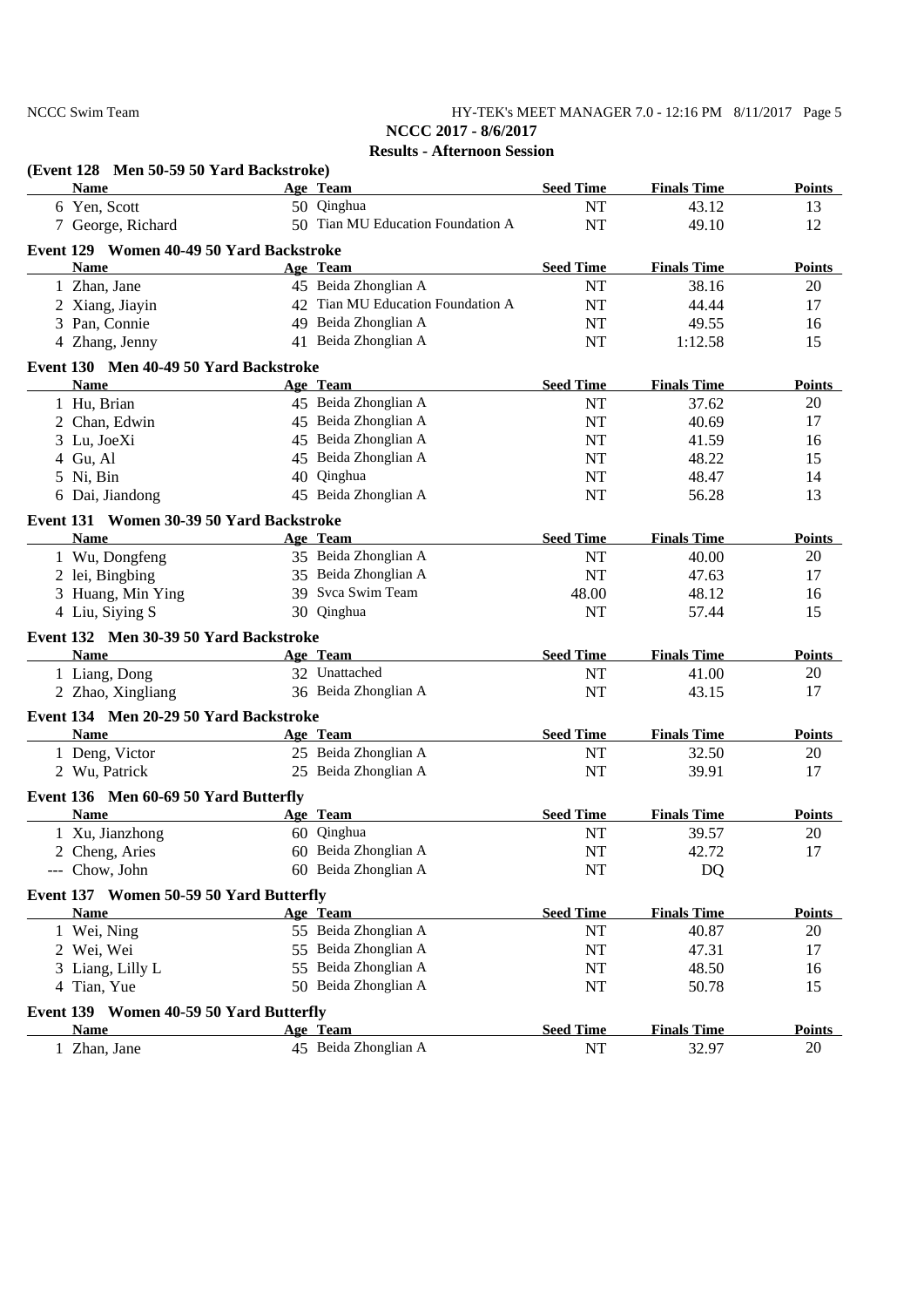NCCC Swim Team HY-TEK's MEET MANAGER 7.0 - 12:16 PM 8/11/2017 Page 6 **NCCC 2017 - 8/6/2017**

| Event 138 Men 50-59 50 Yard Butterfly    |                                  |                        |                               |                     |
|------------------------------------------|----------------------------------|------------------------|-------------------------------|---------------------|
| <b>Name</b>                              | Age Team                         | <b>Seed Time</b>       | <b>Finals Time</b>            | <b>Points</b>       |
| 1 Dai, Howard                            | 50 Beida Zhonglian A             | NT                     | 29.59                         | 20                  |
| 2 Luo, Willson                           | 50 Beida Zhonglian A             | <b>NT</b>              | 32.41                         | 17                  |
| Event 140 Men 40-49 50 Yard Butterfly    |                                  |                        |                               |                     |
| <b>Name</b>                              | Age Team                         | <b>Seed Time</b>       | <b>Finals Time</b>            | <b>Points</b>       |
| 1 Fan, Kaiwei                            | 40 Qinghua                       | <b>NT</b>              | 32.40                         | 20                  |
| 2 Gu, Yuan                               | 45 Beida Zhonglian A             | NT                     | 33.81                         | 17                  |
| 3 Xing, Roger                            | 40 Qinghua                       | NT                     | 34.25                         | 16                  |
| 4 Liu, Yazhou                            | 49 Qinghua                       | NT                     | 35.16                         | 15                  |
| 5 Yuan, Ke                               | 45 Beida Zhonglian A             | NT                     | 35.25                         | 14                  |
| 6 Ni, Bin                                | 40 Qinghua                       | NT                     | 35.59                         | 13                  |
| 7 Yang, Mingyao                          | 45 Beida Zhonglian A             | NT                     | 36.06                         | 12                  |
| Event 141 Women 30-39 50 Yard Butterfly  |                                  |                        |                               |                     |
| <b>Name</b>                              | Age Team                         | <b>Seed Time</b>       | <b>Finals Time</b>            | <b>Points</b>       |
| 1 Tao, Li                                | 35 Beida Zhonglian A             | $\rm{NT}$              | 30.00                         | 20                  |
| 2 Wu, Dongfeng                           | 35 Beida Zhonglian A             | $\rm{NT}$              | 34.19                         | 17                  |
| 3 Liu, Lushan                            | 35 Beida Zhonglian A             | <b>NT</b>              | 57.72                         | 16                  |
| Event 142 Men 30-39 50 Yard Butterfly    |                                  |                        |                               |                     |
| <b>Name</b>                              | Age Team                         | <b>Seed Time</b>       | <b>Finals Time</b>            | <b>Points</b>       |
| 1 Lin, Lucky                             | 30 Qinghua                       | NT                     | 28.90                         | 20                  |
| 2 Zhao, Xingliang                        | 36 Beida Zhonglian A             | NT                     | 34.53                         | 17                  |
| 3 Yang, Kai                              | 30 Qinghua                       | NT                     | 35.15                         | 16                  |
| 4 Liu, Sean                              | 36 Beida Zhonglian A             | <b>NT</b>              | 55.78                         | 15                  |
| Event 143 Women 20-29 50 Yard Butterfly  |                                  |                        |                               |                     |
| <b>Name</b>                              | Age Team                         | <b>Seed Time</b>       | <b>Finals Time</b>            | <b>Points</b>       |
| 1 Sui, Mabel                             | 25 Beida Zhonglian A             | NT                     | 41.91                         | 20                  |
| Event 144 Men 20-29 50 Yard Butterfly    |                                  |                        |                               |                     |
| <b>Name</b>                              | Age Team                         | <b>Seed Time</b>       | <b>Finals Time</b>            | <b>Points</b>       |
| 1 Deng, Victor                           | 25 Beida Zhonglian A             | NT                     | 26.63                         | 20                  |
| 2 Liu, XingYu                            | 29 Qinghua                       | NT                     | 29.22                         | 17                  |
| 3 Chung, Cheuk                           | 21 Unattached                    | NT                     | 30.53                         | 16                  |
| 4 Shen, Weibin                           | 27 Beida Zhonglian A             | NT                     | 34.91                         | 15                  |
| Event 145 Women 60-69 100 Yard Freestyle |                                  |                        |                               |                     |
| <b>Name</b>                              | Age Team                         | <b>Seed Time</b>       | <b>Finals Time</b>            | <b>Points</b>       |
| 1 Chen, Amy                              | 60 Beida Zhonglian A             | NT                     | 1:43.58                       | 20                  |
| 2 Guo, Minny                             | 60 Beida Zhonglian A             | <b>NT</b>              | 1:49.05                       | 17                  |
| 3 Wei, Xiaojun                           | 60 Beida Zhonglian A             | <b>NT</b>              | 1:53.31                       | 16                  |
|                                          |                                  |                        |                               |                     |
| Event 147 Women 50-59 100 Yard Freestyle |                                  |                        |                               |                     |
| <b>Name</b><br>1 Dong, Yan               | Age Team<br>55 Beida Zhonglian A | <b>Seed Time</b><br>NT | <b>Finals Time</b><br>1:25.47 | <b>Points</b><br>20 |
| 2 Jin, Zheng                             | 50 Svca Swim Team                | NT                     | 1:51.84                       | 17                  |
|                                          |                                  |                        |                               |                     |
| Event 146 Men 60-69 100 Yard Freestyle   |                                  |                        |                               |                     |
| Name                                     | Age Team                         | <b>Seed Time</b>       | <b>Finals Time</b>            | <b>Points</b>       |
| 1 Xu, Jianzhong                          | 60 Qinghua                       | NT                     | 1:12.50                       | 20                  |
| 2 Cai, Xin                               | 60 Beida Zhonglian A             | NT                     | 1:43.13                       | 17                  |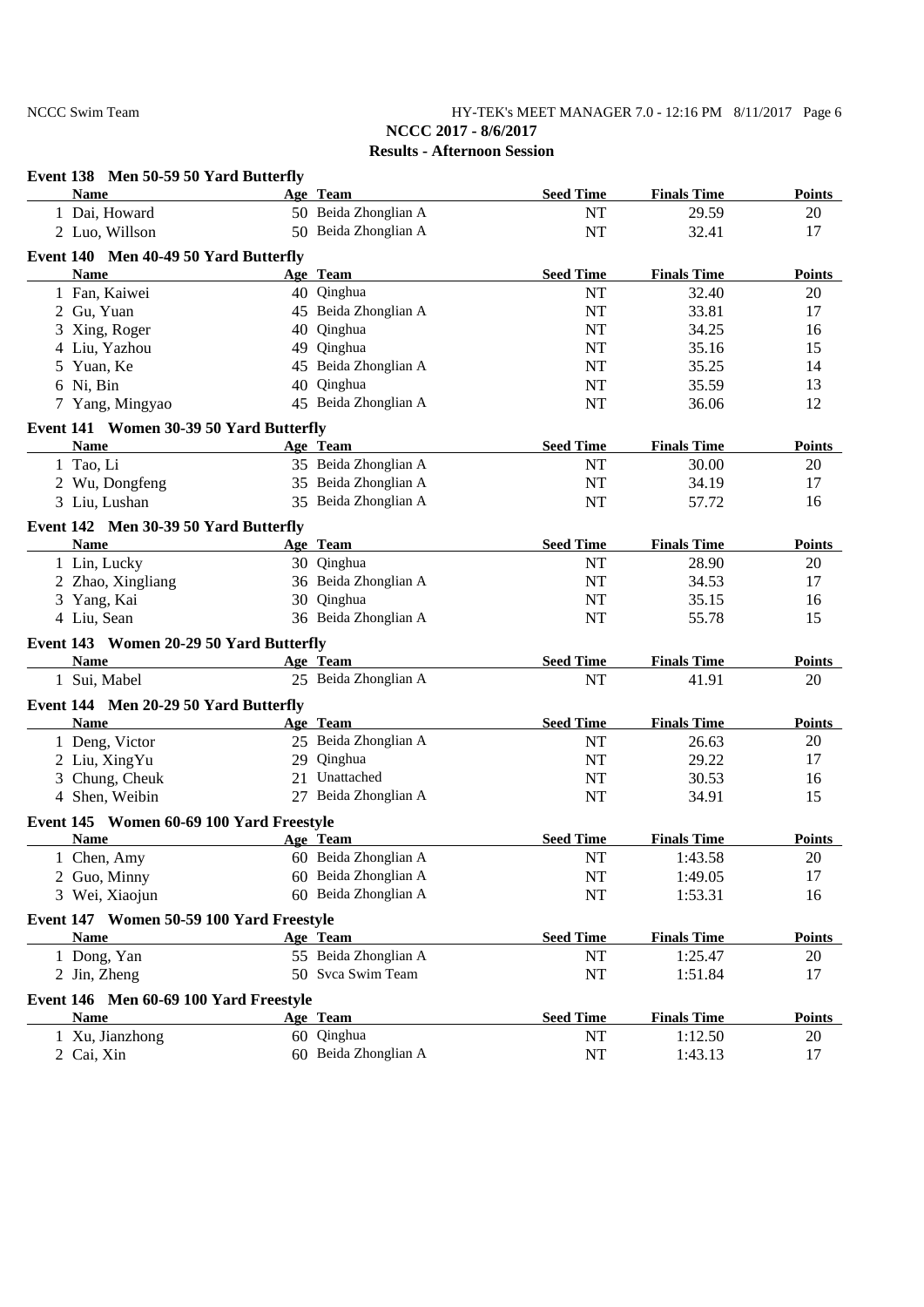NCCC Swim Team HY-TEK's MEET MANAGER 7.0 - 12:16 PM 8/11/2017 Page 7 **NCCC 2017 - 8/6/2017**

| Age Team<br><b>Seed Time</b><br><b>Finals Time</b><br><b>Name</b><br>50 Beida Zhonglian A<br>1 Jiao, Max<br><b>NT</b><br>1:01.29<br>20<br>50 Qinghua<br>2 Cui, Steve<br><b>NT</b><br>1:02.84<br>17<br>50 Beida Zhonglian A<br>3 Jiang, Yuan<br>NT<br>1:07.93<br>16<br>4 George, Richard<br>50 Tian MU Education Foundation A<br>15<br>NT<br>1:29.87<br>50 Beida Zhonglian A<br>5 Zhang, Yanning<br>NT<br>14<br>1:47.35<br>Event 149 Women 40-49 100 Yard Freestyle<br><b>Name</b><br><b>Seed Time</b><br><b>Finals Time</b><br>Age Team<br>the control of the control of the control of<br>45 Beida Zhonglian A<br>NT<br>1:07.25<br>1 Zhan, Jane<br>20<br>Event 150 Men 40-49 100 Yard Freestyle<br><b>Seed Time</b><br><b>Name</b><br>Age Team<br><b>Finals Time</b><br>40 Qinghua<br>1:04.62<br>1 Xing, Roger<br>NT<br>20<br>45 Beida Zhonglian A<br>$2$ Li, Bin<br>NT<br>1:10.44<br>17<br>45 Beida Zhonglian A<br>3 Gu, Yuan<br>16<br>NT<br>1:12.75<br>40 Qinghua<br>4 Ni, Bin<br>NT<br>15<br>1:18.56<br>Event 151 Women 30-39 100 Yard Freestyle<br>Age Team<br><b>Seed Time</b><br><b>Finals Time</b><br><b>Name</b><br>35 Beida Zhonglian A<br>1 Wu, Dongfeng<br>20<br>NT<br>1:09.00<br>17<br>2 Tsai, Christina<br>30 Qinghua<br>NT<br>1:20.75<br>35 Beida Zhonglian A<br>3 Siu, Chiyan<br>NT<br>1:26.69<br>16<br>35 Beida Zhonglian A<br>4 Liu, Lushan<br>NT<br>15<br>1:41.07<br>Event 152 Men 30-39 100 Yard Freestyle<br><b>Name</b><br><b>Seed Time</b><br><b>Finals Time</b><br><b>Example 2018</b> Age Team<br>30 Qinghua<br>1 Lin, Yao-Chung<br>NT<br>1:01.29<br>20<br>30 Qinghua<br><b>NT</b><br>1:04.50<br>2 Yang, Kai<br>17<br>Event 153 Women 20-29 100 Yard Freestyle<br><b>Seed Time</b><br><b>Name</b><br>Age Team<br><b>Finals Time</b><br>the control of the control of the control of<br>25 Beida Zhonglian A<br>20<br><b>NT</b><br>1:34.54<br>1 Ye, Shuyang<br>Event 154 Men 20-29 100 Yard Freestyle<br><b>Seed Time</b><br><b>Finals Time</b><br><b>Name</b><br>Age Team<br>1 Liu, Yutong<br>27 Qinghua<br>NT<br>1:05.40<br>20<br>25 Qinghua<br>2 Xu, Ethan<br>NT<br>1:10.44<br>17<br>27 Beida Zhonglian A<br><b>NT</b><br>16<br>3 Shen, Weibin<br>1:13.07<br>Event 155 Women 60-69 100 Yard Breaststroke<br><b>Seed Time</b><br><b>Finals Time</b><br><b>Name</b><br>Age Team<br>60 Beida Zhonglian A<br>NT<br>2:01.02<br>1 Hu, Xiaolu<br>20<br>Qinghua<br>17<br>2 Fang, Xiaobin<br>NT<br>2:09.02<br>60<br>60 Beida Zhonglian A<br>NT<br>$---$ lin, lin<br>DQ<br>60 Beida Zhonglian A<br>NT<br>DQ<br>--- Ma, Xing<br>Event 156 Men 60-69 100 Yard Breaststroke<br><b>Seed Time</b><br><b>Finals Time</b><br><b>Name</b><br>Age Team<br>60 Beida Zhonglian A<br>1:36.32<br>1 Wang, Phillip<br>NT<br>20<br>60 Beida Zhonglian A<br>NT<br>17<br>2 Wen, Sam<br>1:37.87<br>Beida Zhonglian A<br>3 Zhang, Xiaogang<br>NT<br>1:41.97<br>16<br>60<br>60 Beida Zhonglian A<br>4 Tian, Tony<br>NT<br>15<br>1:50.59<br>5 Cai, Xin<br>60 Beida Zhonglian A<br>NT<br>1:53.93<br>14 | Event 148 Men 50-59 100 Yard Freestyle |  |  |               |
|--------------------------------------------------------------------------------------------------------------------------------------------------------------------------------------------------------------------------------------------------------------------------------------------------------------------------------------------------------------------------------------------------------------------------------------------------------------------------------------------------------------------------------------------------------------------------------------------------------------------------------------------------------------------------------------------------------------------------------------------------------------------------------------------------------------------------------------------------------------------------------------------------------------------------------------------------------------------------------------------------------------------------------------------------------------------------------------------------------------------------------------------------------------------------------------------------------------------------------------------------------------------------------------------------------------------------------------------------------------------------------------------------------------------------------------------------------------------------------------------------------------------------------------------------------------------------------------------------------------------------------------------------------------------------------------------------------------------------------------------------------------------------------------------------------------------------------------------------------------------------------------------------------------------------------------------------------------------------------------------------------------------------------------------------------------------------------------------------------------------------------------------------------------------------------------------------------------------------------------------------------------------------------------------------------------------------------------------------------------------------------------------------------------------------------------------------------------------------------------------------------------------------------------------------------------------------------------------------------------------------------------------------------------------------------------------------------------------------------------------------------------------------------------------------------------------------------------------------------------------------------------------------------------------------------------------------------------------------------------------------|----------------------------------------|--|--|---------------|
|                                                                                                                                                                                                                                                                                                                                                                                                                                                                                                                                                                                                                                                                                                                                                                                                                                                                                                                                                                                                                                                                                                                                                                                                                                                                                                                                                                                                                                                                                                                                                                                                                                                                                                                                                                                                                                                                                                                                                                                                                                                                                                                                                                                                                                                                                                                                                                                                                                                                                                                                                                                                                                                                                                                                                                                                                                                                                                                                                                                                  |                                        |  |  | <b>Points</b> |
|                                                                                                                                                                                                                                                                                                                                                                                                                                                                                                                                                                                                                                                                                                                                                                                                                                                                                                                                                                                                                                                                                                                                                                                                                                                                                                                                                                                                                                                                                                                                                                                                                                                                                                                                                                                                                                                                                                                                                                                                                                                                                                                                                                                                                                                                                                                                                                                                                                                                                                                                                                                                                                                                                                                                                                                                                                                                                                                                                                                                  |                                        |  |  |               |
|                                                                                                                                                                                                                                                                                                                                                                                                                                                                                                                                                                                                                                                                                                                                                                                                                                                                                                                                                                                                                                                                                                                                                                                                                                                                                                                                                                                                                                                                                                                                                                                                                                                                                                                                                                                                                                                                                                                                                                                                                                                                                                                                                                                                                                                                                                                                                                                                                                                                                                                                                                                                                                                                                                                                                                                                                                                                                                                                                                                                  |                                        |  |  |               |
|                                                                                                                                                                                                                                                                                                                                                                                                                                                                                                                                                                                                                                                                                                                                                                                                                                                                                                                                                                                                                                                                                                                                                                                                                                                                                                                                                                                                                                                                                                                                                                                                                                                                                                                                                                                                                                                                                                                                                                                                                                                                                                                                                                                                                                                                                                                                                                                                                                                                                                                                                                                                                                                                                                                                                                                                                                                                                                                                                                                                  |                                        |  |  |               |
|                                                                                                                                                                                                                                                                                                                                                                                                                                                                                                                                                                                                                                                                                                                                                                                                                                                                                                                                                                                                                                                                                                                                                                                                                                                                                                                                                                                                                                                                                                                                                                                                                                                                                                                                                                                                                                                                                                                                                                                                                                                                                                                                                                                                                                                                                                                                                                                                                                                                                                                                                                                                                                                                                                                                                                                                                                                                                                                                                                                                  |                                        |  |  |               |
|                                                                                                                                                                                                                                                                                                                                                                                                                                                                                                                                                                                                                                                                                                                                                                                                                                                                                                                                                                                                                                                                                                                                                                                                                                                                                                                                                                                                                                                                                                                                                                                                                                                                                                                                                                                                                                                                                                                                                                                                                                                                                                                                                                                                                                                                                                                                                                                                                                                                                                                                                                                                                                                                                                                                                                                                                                                                                                                                                                                                  |                                        |  |  |               |
|                                                                                                                                                                                                                                                                                                                                                                                                                                                                                                                                                                                                                                                                                                                                                                                                                                                                                                                                                                                                                                                                                                                                                                                                                                                                                                                                                                                                                                                                                                                                                                                                                                                                                                                                                                                                                                                                                                                                                                                                                                                                                                                                                                                                                                                                                                                                                                                                                                                                                                                                                                                                                                                                                                                                                                                                                                                                                                                                                                                                  |                                        |  |  |               |
|                                                                                                                                                                                                                                                                                                                                                                                                                                                                                                                                                                                                                                                                                                                                                                                                                                                                                                                                                                                                                                                                                                                                                                                                                                                                                                                                                                                                                                                                                                                                                                                                                                                                                                                                                                                                                                                                                                                                                                                                                                                                                                                                                                                                                                                                                                                                                                                                                                                                                                                                                                                                                                                                                                                                                                                                                                                                                                                                                                                                  |                                        |  |  | Points        |
|                                                                                                                                                                                                                                                                                                                                                                                                                                                                                                                                                                                                                                                                                                                                                                                                                                                                                                                                                                                                                                                                                                                                                                                                                                                                                                                                                                                                                                                                                                                                                                                                                                                                                                                                                                                                                                                                                                                                                                                                                                                                                                                                                                                                                                                                                                                                                                                                                                                                                                                                                                                                                                                                                                                                                                                                                                                                                                                                                                                                  |                                        |  |  |               |
|                                                                                                                                                                                                                                                                                                                                                                                                                                                                                                                                                                                                                                                                                                                                                                                                                                                                                                                                                                                                                                                                                                                                                                                                                                                                                                                                                                                                                                                                                                                                                                                                                                                                                                                                                                                                                                                                                                                                                                                                                                                                                                                                                                                                                                                                                                                                                                                                                                                                                                                                                                                                                                                                                                                                                                                                                                                                                                                                                                                                  |                                        |  |  |               |
|                                                                                                                                                                                                                                                                                                                                                                                                                                                                                                                                                                                                                                                                                                                                                                                                                                                                                                                                                                                                                                                                                                                                                                                                                                                                                                                                                                                                                                                                                                                                                                                                                                                                                                                                                                                                                                                                                                                                                                                                                                                                                                                                                                                                                                                                                                                                                                                                                                                                                                                                                                                                                                                                                                                                                                                                                                                                                                                                                                                                  |                                        |  |  | <b>Points</b> |
|                                                                                                                                                                                                                                                                                                                                                                                                                                                                                                                                                                                                                                                                                                                                                                                                                                                                                                                                                                                                                                                                                                                                                                                                                                                                                                                                                                                                                                                                                                                                                                                                                                                                                                                                                                                                                                                                                                                                                                                                                                                                                                                                                                                                                                                                                                                                                                                                                                                                                                                                                                                                                                                                                                                                                                                                                                                                                                                                                                                                  |                                        |  |  |               |
|                                                                                                                                                                                                                                                                                                                                                                                                                                                                                                                                                                                                                                                                                                                                                                                                                                                                                                                                                                                                                                                                                                                                                                                                                                                                                                                                                                                                                                                                                                                                                                                                                                                                                                                                                                                                                                                                                                                                                                                                                                                                                                                                                                                                                                                                                                                                                                                                                                                                                                                                                                                                                                                                                                                                                                                                                                                                                                                                                                                                  |                                        |  |  |               |
|                                                                                                                                                                                                                                                                                                                                                                                                                                                                                                                                                                                                                                                                                                                                                                                                                                                                                                                                                                                                                                                                                                                                                                                                                                                                                                                                                                                                                                                                                                                                                                                                                                                                                                                                                                                                                                                                                                                                                                                                                                                                                                                                                                                                                                                                                                                                                                                                                                                                                                                                                                                                                                                                                                                                                                                                                                                                                                                                                                                                  |                                        |  |  |               |
|                                                                                                                                                                                                                                                                                                                                                                                                                                                                                                                                                                                                                                                                                                                                                                                                                                                                                                                                                                                                                                                                                                                                                                                                                                                                                                                                                                                                                                                                                                                                                                                                                                                                                                                                                                                                                                                                                                                                                                                                                                                                                                                                                                                                                                                                                                                                                                                                                                                                                                                                                                                                                                                                                                                                                                                                                                                                                                                                                                                                  |                                        |  |  |               |
|                                                                                                                                                                                                                                                                                                                                                                                                                                                                                                                                                                                                                                                                                                                                                                                                                                                                                                                                                                                                                                                                                                                                                                                                                                                                                                                                                                                                                                                                                                                                                                                                                                                                                                                                                                                                                                                                                                                                                                                                                                                                                                                                                                                                                                                                                                                                                                                                                                                                                                                                                                                                                                                                                                                                                                                                                                                                                                                                                                                                  |                                        |  |  |               |
|                                                                                                                                                                                                                                                                                                                                                                                                                                                                                                                                                                                                                                                                                                                                                                                                                                                                                                                                                                                                                                                                                                                                                                                                                                                                                                                                                                                                                                                                                                                                                                                                                                                                                                                                                                                                                                                                                                                                                                                                                                                                                                                                                                                                                                                                                                                                                                                                                                                                                                                                                                                                                                                                                                                                                                                                                                                                                                                                                                                                  |                                        |  |  | <b>Points</b> |
|                                                                                                                                                                                                                                                                                                                                                                                                                                                                                                                                                                                                                                                                                                                                                                                                                                                                                                                                                                                                                                                                                                                                                                                                                                                                                                                                                                                                                                                                                                                                                                                                                                                                                                                                                                                                                                                                                                                                                                                                                                                                                                                                                                                                                                                                                                                                                                                                                                                                                                                                                                                                                                                                                                                                                                                                                                                                                                                                                                                                  |                                        |  |  |               |
|                                                                                                                                                                                                                                                                                                                                                                                                                                                                                                                                                                                                                                                                                                                                                                                                                                                                                                                                                                                                                                                                                                                                                                                                                                                                                                                                                                                                                                                                                                                                                                                                                                                                                                                                                                                                                                                                                                                                                                                                                                                                                                                                                                                                                                                                                                                                                                                                                                                                                                                                                                                                                                                                                                                                                                                                                                                                                                                                                                                                  |                                        |  |  |               |
|                                                                                                                                                                                                                                                                                                                                                                                                                                                                                                                                                                                                                                                                                                                                                                                                                                                                                                                                                                                                                                                                                                                                                                                                                                                                                                                                                                                                                                                                                                                                                                                                                                                                                                                                                                                                                                                                                                                                                                                                                                                                                                                                                                                                                                                                                                                                                                                                                                                                                                                                                                                                                                                                                                                                                                                                                                                                                                                                                                                                  |                                        |  |  |               |
|                                                                                                                                                                                                                                                                                                                                                                                                                                                                                                                                                                                                                                                                                                                                                                                                                                                                                                                                                                                                                                                                                                                                                                                                                                                                                                                                                                                                                                                                                                                                                                                                                                                                                                                                                                                                                                                                                                                                                                                                                                                                                                                                                                                                                                                                                                                                                                                                                                                                                                                                                                                                                                                                                                                                                                                                                                                                                                                                                                                                  |                                        |  |  |               |
|                                                                                                                                                                                                                                                                                                                                                                                                                                                                                                                                                                                                                                                                                                                                                                                                                                                                                                                                                                                                                                                                                                                                                                                                                                                                                                                                                                                                                                                                                                                                                                                                                                                                                                                                                                                                                                                                                                                                                                                                                                                                                                                                                                                                                                                                                                                                                                                                                                                                                                                                                                                                                                                                                                                                                                                                                                                                                                                                                                                                  |                                        |  |  |               |
|                                                                                                                                                                                                                                                                                                                                                                                                                                                                                                                                                                                                                                                                                                                                                                                                                                                                                                                                                                                                                                                                                                                                                                                                                                                                                                                                                                                                                                                                                                                                                                                                                                                                                                                                                                                                                                                                                                                                                                                                                                                                                                                                                                                                                                                                                                                                                                                                                                                                                                                                                                                                                                                                                                                                                                                                                                                                                                                                                                                                  |                                        |  |  | <b>Points</b> |
|                                                                                                                                                                                                                                                                                                                                                                                                                                                                                                                                                                                                                                                                                                                                                                                                                                                                                                                                                                                                                                                                                                                                                                                                                                                                                                                                                                                                                                                                                                                                                                                                                                                                                                                                                                                                                                                                                                                                                                                                                                                                                                                                                                                                                                                                                                                                                                                                                                                                                                                                                                                                                                                                                                                                                                                                                                                                                                                                                                                                  |                                        |  |  |               |
|                                                                                                                                                                                                                                                                                                                                                                                                                                                                                                                                                                                                                                                                                                                                                                                                                                                                                                                                                                                                                                                                                                                                                                                                                                                                                                                                                                                                                                                                                                                                                                                                                                                                                                                                                                                                                                                                                                                                                                                                                                                                                                                                                                                                                                                                                                                                                                                                                                                                                                                                                                                                                                                                                                                                                                                                                                                                                                                                                                                                  |                                        |  |  |               |
|                                                                                                                                                                                                                                                                                                                                                                                                                                                                                                                                                                                                                                                                                                                                                                                                                                                                                                                                                                                                                                                                                                                                                                                                                                                                                                                                                                                                                                                                                                                                                                                                                                                                                                                                                                                                                                                                                                                                                                                                                                                                                                                                                                                                                                                                                                                                                                                                                                                                                                                                                                                                                                                                                                                                                                                                                                                                                                                                                                                                  |                                        |  |  |               |
|                                                                                                                                                                                                                                                                                                                                                                                                                                                                                                                                                                                                                                                                                                                                                                                                                                                                                                                                                                                                                                                                                                                                                                                                                                                                                                                                                                                                                                                                                                                                                                                                                                                                                                                                                                                                                                                                                                                                                                                                                                                                                                                                                                                                                                                                                                                                                                                                                                                                                                                                                                                                                                                                                                                                                                                                                                                                                                                                                                                                  |                                        |  |  | Points        |
|                                                                                                                                                                                                                                                                                                                                                                                                                                                                                                                                                                                                                                                                                                                                                                                                                                                                                                                                                                                                                                                                                                                                                                                                                                                                                                                                                                                                                                                                                                                                                                                                                                                                                                                                                                                                                                                                                                                                                                                                                                                                                                                                                                                                                                                                                                                                                                                                                                                                                                                                                                                                                                                                                                                                                                                                                                                                                                                                                                                                  |                                        |  |  |               |
|                                                                                                                                                                                                                                                                                                                                                                                                                                                                                                                                                                                                                                                                                                                                                                                                                                                                                                                                                                                                                                                                                                                                                                                                                                                                                                                                                                                                                                                                                                                                                                                                                                                                                                                                                                                                                                                                                                                                                                                                                                                                                                                                                                                                                                                                                                                                                                                                                                                                                                                                                                                                                                                                                                                                                                                                                                                                                                                                                                                                  |                                        |  |  |               |
|                                                                                                                                                                                                                                                                                                                                                                                                                                                                                                                                                                                                                                                                                                                                                                                                                                                                                                                                                                                                                                                                                                                                                                                                                                                                                                                                                                                                                                                                                                                                                                                                                                                                                                                                                                                                                                                                                                                                                                                                                                                                                                                                                                                                                                                                                                                                                                                                                                                                                                                                                                                                                                                                                                                                                                                                                                                                                                                                                                                                  |                                        |  |  | <b>Points</b> |
|                                                                                                                                                                                                                                                                                                                                                                                                                                                                                                                                                                                                                                                                                                                                                                                                                                                                                                                                                                                                                                                                                                                                                                                                                                                                                                                                                                                                                                                                                                                                                                                                                                                                                                                                                                                                                                                                                                                                                                                                                                                                                                                                                                                                                                                                                                                                                                                                                                                                                                                                                                                                                                                                                                                                                                                                                                                                                                                                                                                                  |                                        |  |  |               |
|                                                                                                                                                                                                                                                                                                                                                                                                                                                                                                                                                                                                                                                                                                                                                                                                                                                                                                                                                                                                                                                                                                                                                                                                                                                                                                                                                                                                                                                                                                                                                                                                                                                                                                                                                                                                                                                                                                                                                                                                                                                                                                                                                                                                                                                                                                                                                                                                                                                                                                                                                                                                                                                                                                                                                                                                                                                                                                                                                                                                  |                                        |  |  |               |
|                                                                                                                                                                                                                                                                                                                                                                                                                                                                                                                                                                                                                                                                                                                                                                                                                                                                                                                                                                                                                                                                                                                                                                                                                                                                                                                                                                                                                                                                                                                                                                                                                                                                                                                                                                                                                                                                                                                                                                                                                                                                                                                                                                                                                                                                                                                                                                                                                                                                                                                                                                                                                                                                                                                                                                                                                                                                                                                                                                                                  |                                        |  |  |               |
|                                                                                                                                                                                                                                                                                                                                                                                                                                                                                                                                                                                                                                                                                                                                                                                                                                                                                                                                                                                                                                                                                                                                                                                                                                                                                                                                                                                                                                                                                                                                                                                                                                                                                                                                                                                                                                                                                                                                                                                                                                                                                                                                                                                                                                                                                                                                                                                                                                                                                                                                                                                                                                                                                                                                                                                                                                                                                                                                                                                                  |                                        |  |  |               |
|                                                                                                                                                                                                                                                                                                                                                                                                                                                                                                                                                                                                                                                                                                                                                                                                                                                                                                                                                                                                                                                                                                                                                                                                                                                                                                                                                                                                                                                                                                                                                                                                                                                                                                                                                                                                                                                                                                                                                                                                                                                                                                                                                                                                                                                                                                                                                                                                                                                                                                                                                                                                                                                                                                                                                                                                                                                                                                                                                                                                  |                                        |  |  | <b>Points</b> |
|                                                                                                                                                                                                                                                                                                                                                                                                                                                                                                                                                                                                                                                                                                                                                                                                                                                                                                                                                                                                                                                                                                                                                                                                                                                                                                                                                                                                                                                                                                                                                                                                                                                                                                                                                                                                                                                                                                                                                                                                                                                                                                                                                                                                                                                                                                                                                                                                                                                                                                                                                                                                                                                                                                                                                                                                                                                                                                                                                                                                  |                                        |  |  |               |
|                                                                                                                                                                                                                                                                                                                                                                                                                                                                                                                                                                                                                                                                                                                                                                                                                                                                                                                                                                                                                                                                                                                                                                                                                                                                                                                                                                                                                                                                                                                                                                                                                                                                                                                                                                                                                                                                                                                                                                                                                                                                                                                                                                                                                                                                                                                                                                                                                                                                                                                                                                                                                                                                                                                                                                                                                                                                                                                                                                                                  |                                        |  |  |               |
|                                                                                                                                                                                                                                                                                                                                                                                                                                                                                                                                                                                                                                                                                                                                                                                                                                                                                                                                                                                                                                                                                                                                                                                                                                                                                                                                                                                                                                                                                                                                                                                                                                                                                                                                                                                                                                                                                                                                                                                                                                                                                                                                                                                                                                                                                                                                                                                                                                                                                                                                                                                                                                                                                                                                                                                                                                                                                                                                                                                                  |                                        |  |  |               |
|                                                                                                                                                                                                                                                                                                                                                                                                                                                                                                                                                                                                                                                                                                                                                                                                                                                                                                                                                                                                                                                                                                                                                                                                                                                                                                                                                                                                                                                                                                                                                                                                                                                                                                                                                                                                                                                                                                                                                                                                                                                                                                                                                                                                                                                                                                                                                                                                                                                                                                                                                                                                                                                                                                                                                                                                                                                                                                                                                                                                  |                                        |  |  |               |
|                                                                                                                                                                                                                                                                                                                                                                                                                                                                                                                                                                                                                                                                                                                                                                                                                                                                                                                                                                                                                                                                                                                                                                                                                                                                                                                                                                                                                                                                                                                                                                                                                                                                                                                                                                                                                                                                                                                                                                                                                                                                                                                                                                                                                                                                                                                                                                                                                                                                                                                                                                                                                                                                                                                                                                                                                                                                                                                                                                                                  |                                        |  |  |               |
|                                                                                                                                                                                                                                                                                                                                                                                                                                                                                                                                                                                                                                                                                                                                                                                                                                                                                                                                                                                                                                                                                                                                                                                                                                                                                                                                                                                                                                                                                                                                                                                                                                                                                                                                                                                                                                                                                                                                                                                                                                                                                                                                                                                                                                                                                                                                                                                                                                                                                                                                                                                                                                                                                                                                                                                                                                                                                                                                                                                                  |                                        |  |  | <b>Points</b> |
|                                                                                                                                                                                                                                                                                                                                                                                                                                                                                                                                                                                                                                                                                                                                                                                                                                                                                                                                                                                                                                                                                                                                                                                                                                                                                                                                                                                                                                                                                                                                                                                                                                                                                                                                                                                                                                                                                                                                                                                                                                                                                                                                                                                                                                                                                                                                                                                                                                                                                                                                                                                                                                                                                                                                                                                                                                                                                                                                                                                                  |                                        |  |  |               |
|                                                                                                                                                                                                                                                                                                                                                                                                                                                                                                                                                                                                                                                                                                                                                                                                                                                                                                                                                                                                                                                                                                                                                                                                                                                                                                                                                                                                                                                                                                                                                                                                                                                                                                                                                                                                                                                                                                                                                                                                                                                                                                                                                                                                                                                                                                                                                                                                                                                                                                                                                                                                                                                                                                                                                                                                                                                                                                                                                                                                  |                                        |  |  |               |
|                                                                                                                                                                                                                                                                                                                                                                                                                                                                                                                                                                                                                                                                                                                                                                                                                                                                                                                                                                                                                                                                                                                                                                                                                                                                                                                                                                                                                                                                                                                                                                                                                                                                                                                                                                                                                                                                                                                                                                                                                                                                                                                                                                                                                                                                                                                                                                                                                                                                                                                                                                                                                                                                                                                                                                                                                                                                                                                                                                                                  |                                        |  |  |               |
|                                                                                                                                                                                                                                                                                                                                                                                                                                                                                                                                                                                                                                                                                                                                                                                                                                                                                                                                                                                                                                                                                                                                                                                                                                                                                                                                                                                                                                                                                                                                                                                                                                                                                                                                                                                                                                                                                                                                                                                                                                                                                                                                                                                                                                                                                                                                                                                                                                                                                                                                                                                                                                                                                                                                                                                                                                                                                                                                                                                                  |                                        |  |  |               |
|                                                                                                                                                                                                                                                                                                                                                                                                                                                                                                                                                                                                                                                                                                                                                                                                                                                                                                                                                                                                                                                                                                                                                                                                                                                                                                                                                                                                                                                                                                                                                                                                                                                                                                                                                                                                                                                                                                                                                                                                                                                                                                                                                                                                                                                                                                                                                                                                                                                                                                                                                                                                                                                                                                                                                                                                                                                                                                                                                                                                  |                                        |  |  |               |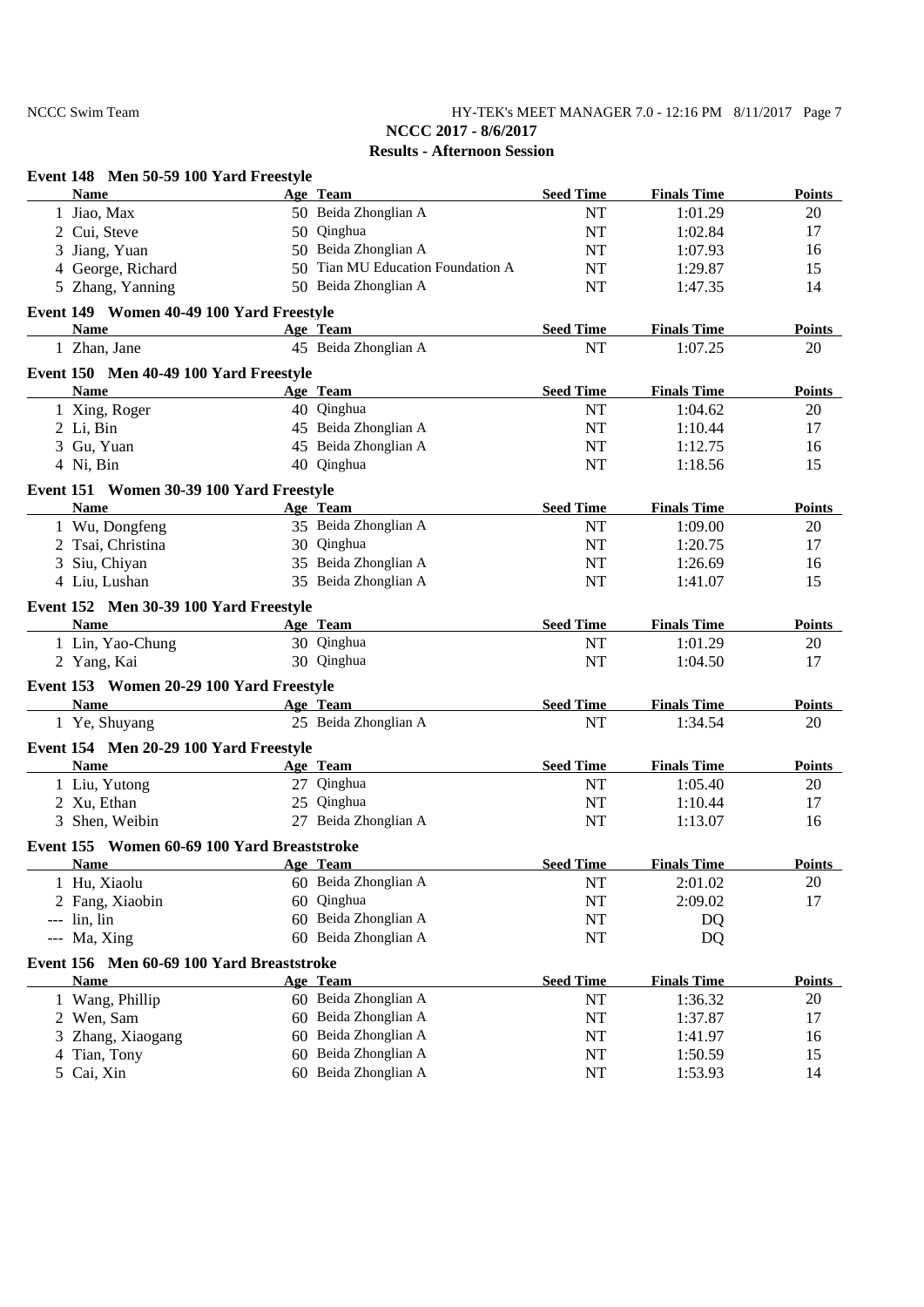NCCC Swim Team HY-TEK's MEET MANAGER 7.0 - 12:16 PM 8/11/2017 Page 8 **NCCC 2017 - 8/6/2017**

|   | (Event 156 Men 60-69 100 Yard Breaststroke)              |    |                                   |                  |                    |               |
|---|----------------------------------------------------------|----|-----------------------------------|------------------|--------------------|---------------|
|   | <b>Name</b>                                              |    | Age Team                          | <b>Seed Time</b> | <b>Finals Time</b> | Points        |
|   | 6 Chung, Cho                                             |    | 66 Unattached                     | NT               | 2:14.50            | 13            |
|   | Event 157 Women 50-59 100 Yard Breaststroke              |    |                                   |                  |                    |               |
|   | <b>Name</b>                                              |    | Age Team                          | <b>Seed Time</b> | <b>Finals Time</b> | <b>Points</b> |
|   | 1 Wei, Ning                                              |    | 55 Beida Zhonglian A              | NT               | 1:27.88            | 20            |
|   | 2 Wu, Fengling                                           |    | 55 Beida Zhonglian A              | <b>NT</b>        | 1:37.41            | 17            |
|   | 3 Wei, Wei                                               |    | 55 Beida Zhonglian A              | NT               | 1:45.50            | 16            |
|   | 4 Zheng, Li                                              |    | 55 Beida Zhonglian A              | NT               | 1:47.50            | 15            |
|   | 5 Li, Qian                                               |    | 55 Beida Zhonglian A              | NT               | 1:59.28            | 14            |
|   | Event 158 Men 50-59 100 Yard Breaststroke                |    |                                   |                  |                    |               |
|   | <b>Name</b>                                              |    | Age Team                          | <b>Seed Time</b> | <b>Finals Time</b> | <b>Points</b> |
|   | 1 Huang, Tao                                             |    | 50 Qinghua                        | <b>NT</b>        | 1:22.10            | 20            |
|   | 2 Jiang, Yuan                                            |    | 50 Beida Zhonglian A              | <b>NT</b>        | 1:22.66            | 17            |
|   | 3 Guan, Yu                                               |    | 50 Qinghua                        | NT               | 1:33.02            | 16            |
|   | 4 Li, Ning                                               |    | 50 Beida Zhonglian A              | NT               | 1:36.29            | 15            |
|   | 5 George, Richard                                        |    | 50 Tian MU Education Foundation A | <b>NT</b>        | 1:40.94            | 14            |
|   | Event 159 Women 40-49 100 Yard Breaststroke              |    |                                   |                  |                    |               |
|   | <b>Name</b>                                              |    | Age Team                          | <b>Seed Time</b> | <b>Finals Time</b> | <b>Points</b> |
|   | 1 Bump, Janet                                            |    | 40 Qinghua                        | NT               | 1:24.91            | 20            |
|   | 2 Zhao, Bo                                               |    | 49 Beida Zhonglian A              | <b>NT</b>        | 1:47.19            | 17            |
|   | 3 George, Nancy                                          |    | 48 Tian MU Education Foundation A | NT               | 2:25.72            | 16            |
|   |                                                          |    |                                   |                  |                    |               |
|   | Event 160 Men 40-49 100 Yard Breaststroke<br><b>Name</b> |    |                                   |                  |                    |               |
|   |                                                          |    | Age Team                          | <b>Seed Time</b> | <b>Finals Time</b> | <b>Points</b> |
|   | 1 Hu, Brian                                              |    | 45 Beida Zhonglian A              | <b>NT</b>        | 1:23.13            | 20            |
|   | 2 Zhou, Di                                               |    | 48 Svca Swim Team                 | 1:30.00          | 1:25.22            | 17            |
|   | 3 Lu, JoeXi                                              | 45 | Beida Zhonglian A                 | <b>NT</b>        | 1:29.30            | 16            |
|   | 4 Huang, William                                         | 45 | Beida Zhonglian A                 | <b>NT</b>        | 1:33.10            | 15            |
| 5 | Shi, Gongyi                                              | 45 | Beida Zhonglian A                 | <b>NT</b>        | 1:33.16            | 14            |
|   | 6 Dai, Jiandong                                          |    | 45 Beida Zhonglian A              | <b>NT</b>        | 1:37.03            | 13            |
|   | Event 161 Women 30-39 100 Yard Breaststroke              |    |                                   |                  |                    |               |
|   | <b>Name</b>                                              |    | Age Team                          | <b>Seed Time</b> | <b>Finals Time</b> | <b>Points</b> |
|   | 1 Yang, Dongqing                                         |    | 30 Qinghua                        | <b>NT</b>        | 1:34.88            | 20            |
|   | 2 Wang, Xiao                                             |    | 30 Qinghua                        | <b>NT</b>        | 1:42.38            | 17            |
|   | 3 Wang, Shibin                                           |    | 32 Qinghua                        | 2:00.00          | 1:42.63            | 16            |
|   | 4 lei, Bingbing                                          |    | 35 Beida Zhonglian A              | <b>NT</b>        | 1:42.90            | 15            |
|   | 5 Zhang, Ying                                            |    | 35 Beida Zhonglian A              | NT               | 2:30.37            | 14            |
|   | Event 162 Men 30-39 100 Yard Breaststroke                |    |                                   |                  |                    |               |
|   | <b>Name</b>                                              |    | Age Team                          | <b>Seed Time</b> | <b>Finals Time</b> | <b>Points</b> |
|   | 1 Shao, Jeff                                             |    | 36 Beida Zhonglian A              | NT               | 1:21.97            | 20            |
|   | 2 Yang, Shougui                                          |    | 36 Beida Zhonglian A              | NT               | 1:36.68            | 17            |
|   | 3 Liu, Sean                                              |    | 36 Beida Zhonglian A              | NT               | 1:37.53            | 16            |
|   | Event 163 Women 20-29 100 Yard Breaststroke              |    |                                   |                  |                    |               |
|   | <b>Name</b>                                              |    | Age Team                          | <b>Seed Time</b> | <b>Finals Time</b> | Points        |
|   | 1 Ye, Shuyang                                            |    | 25 Beida Zhonglian A              | NT               | 2:07.06            | 20            |
|   | Event 164 Men 20-29 100 Yard Breaststroke                |    |                                   |                  |                    |               |
|   | <b>Name</b>                                              |    | Age Team                          | <b>Seed Time</b> | <b>Finals Time</b> | <b>Points</b> |
|   | 1 Chen, Pohan                                            |    | 25 Beida Zhonglian A              | NT               | 1:12.38            | 20            |
|   |                                                          |    |                                   |                  |                    |               |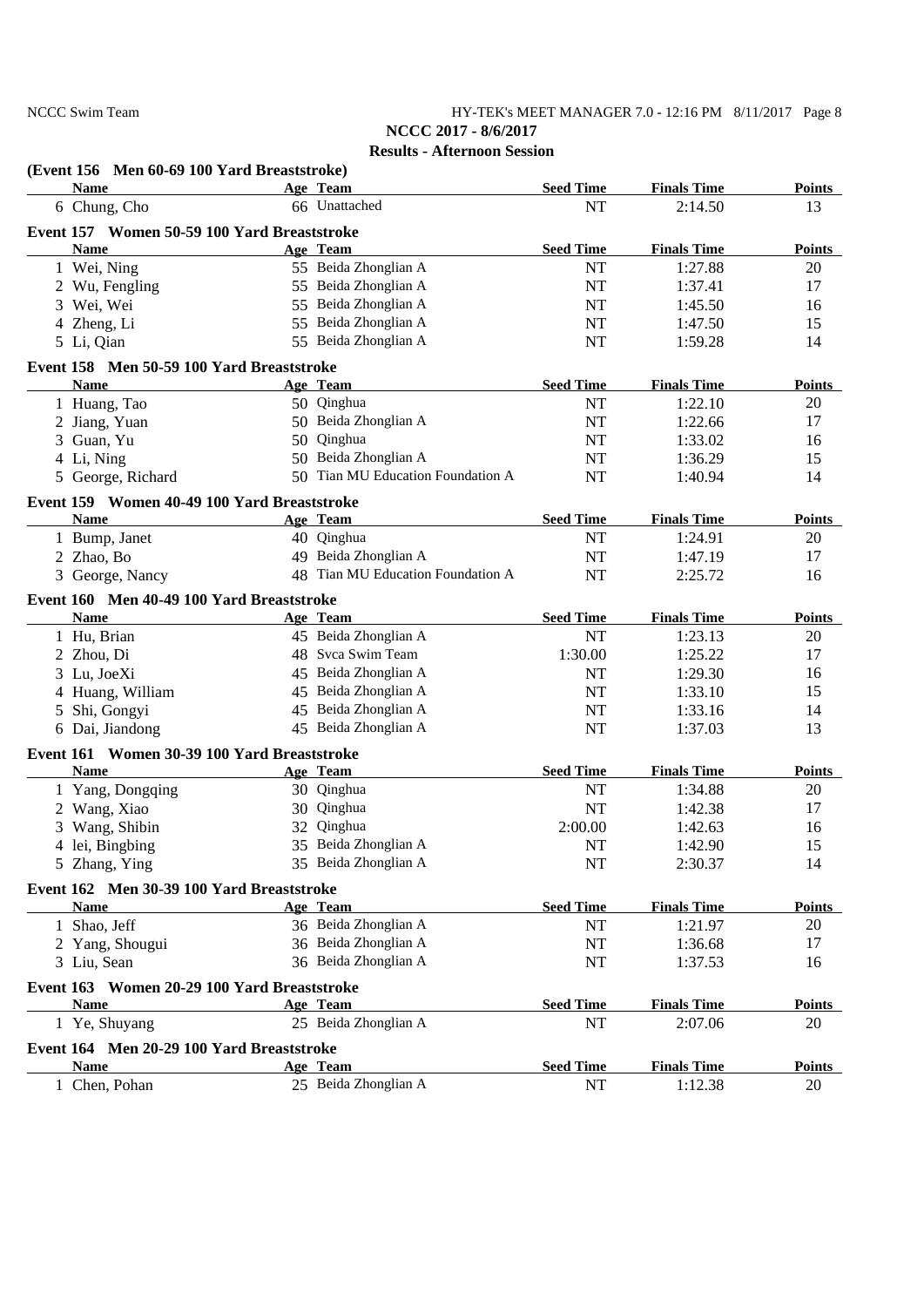NCCC Swim Team HY-TEK's MEET MANAGER 7.0 - 12:16 PM 8/11/2017 Page 9 **NCCC 2017 - 8/6/2017**

| (Event 164 Men 20-29 100 Yard Breaststroke)                                                                                                                                                                                   |                         |                  |                    |               |
|-------------------------------------------------------------------------------------------------------------------------------------------------------------------------------------------------------------------------------|-------------------------|------------------|--------------------|---------------|
| <b>Name</b>                                                                                                                                                                                                                   | Age Team                | <b>Seed Time</b> | <b>Finals Time</b> | <b>Points</b> |
| 2 Chung, Cheuk                                                                                                                                                                                                                | 21 Unattached           | <b>NT</b>        | 1:20.97            | 17            |
| 3 Liu, Changran                                                                                                                                                                                                               | 25 Qinghua              | NT               | 1:23.72            | 16            |
| 4 Shen, Weibin                                                                                                                                                                                                                | 27 Beida Zhonglian A    | NT               | 1:29.54            | 15            |
| 5 Liu, Hanchao                                                                                                                                                                                                                | 27 Beida Zhonglian A    | NT               | 1:48.76            | 14            |
| Event 165 Women 50-59 100 Yard Backstroke                                                                                                                                                                                     |                         |                  |                    |               |
| <b>Name</b>                                                                                                                                                                                                                   | Age Team                | <b>Seed Time</b> | <b>Finals Time</b> | <b>Points</b> |
| 1 Tian, Yue                                                                                                                                                                                                                   | 50 Beida Zhonglian A    | <b>NT</b>        | 1:44.69            | 20            |
| Event 166 Men 50-59 100 Yard Backstroke                                                                                                                                                                                       |                         |                  |                    |               |
| <b>Name</b>                                                                                                                                                                                                                   | Age Team                | <b>Seed Time</b> | <b>Finals Time</b> | <b>Points</b> |
| 1 Jiang, Yuan                                                                                                                                                                                                                 | 50 Beida Zhonglian A    | $\rm{NT}$        | 1:17.07            | 20            |
| 2 Jiao, Max                                                                                                                                                                                                                   | 50 Beida Zhonglian A    | <b>NT</b>        | 1:25.20            | 17            |
| Event 167 Women 40-49 100 Yard Backstroke                                                                                                                                                                                     |                         |                  |                    |               |
| <b>Name</b><br><u> 1980 - Johann Barbara, martxa al</u>                                                                                                                                                                       | Age Team                | <b>Seed Time</b> | <b>Finals Time</b> | <b>Points</b> |
| 1 Pan, Connie                                                                                                                                                                                                                 | 49 Beida Zhonglian A    | NT               | 1:51.96            | 20            |
| Event 168 Men 40-49 100 Yard Backstroke                                                                                                                                                                                       |                         |                  |                    |               |
| <b>Name</b>                                                                                                                                                                                                                   | Age Team                | <b>Seed Time</b> | <b>Finals Time</b> | <b>Points</b> |
| 1 Hu, Brian                                                                                                                                                                                                                   | 45 Beida Zhonglian A    | NT               | 1:32.03            | 20            |
| 2 Qiu, Lei                                                                                                                                                                                                                    | 45 Beida Zhonglian A    | NT               | 1:36.09            | 17            |
| 3 Gu, Al                                                                                                                                                                                                                      | 45 Beida Zhonglian A    | NT               | 1:55.65            | 16            |
| Event 169 Women 30-39 100 Yard Backstroke                                                                                                                                                                                     |                         |                  |                    |               |
| <b>Name</b>                                                                                                                                                                                                                   | Age Team                | <b>Seed Time</b> | <b>Finals Time</b> | <b>Points</b> |
| 1 Wu, Dongfeng                                                                                                                                                                                                                | 35 Beida Zhonglian A    | NT               | 1:26.90            | 20            |
| 2 lei, Bingbing                                                                                                                                                                                                               | 35 Beida Zhonglian A    | NT               | 1:45.59            | 17            |
| 3 Liu, Siying S                                                                                                                                                                                                               | 30 Qinghua              | NT               | 2:08.75            | 16            |
| Event 173 Women 30-39 100 Yard Butterfly                                                                                                                                                                                      |                         |                  |                    |               |
| <b>Name</b>                                                                                                                                                                                                                   | Age Team                | <b>Seed Time</b> | <b>Finals Time</b> | Points        |
| 1 Liu, Lushan                                                                                                                                                                                                                 | 35 Beida Zhonglian A    | NT               | 2:24.21            | 20            |
| Event 177 Women 60-69 100 Yard IM                                                                                                                                                                                             |                         |                  |                    |               |
| Name and the same state of the state of the state of the state of the state of the state of the state of the state of the state of the state of the state of the state of the state of the state of the state of the state of | Age Team                | <b>Seed Time</b> | <b>Finals Time</b> | <b>Points</b> |
| $1$ lin, lin                                                                                                                                                                                                                  | 60 Beida Zhonglian A    | <b>NT</b>        | 2:59.03            | 20            |
| Event 178 Men 60-69 100 Yard IM                                                                                                                                                                                               |                         |                  |                    |               |
| <b>Name</b>                                                                                                                                                                                                                   | Age Team                | <b>Seed Time</b> | <b>Finals Time</b> | <b>Points</b> |
| 1 Xu, Jianzhong                                                                                                                                                                                                               | 60 Qinghua              | <b>NT</b>        | 1:24.47            | 20            |
| 2 Cheng, Aries                                                                                                                                                                                                                | 60 Beida Zhonglian A    | $\rm{NT}$        | 1:40.18            | 17            |
| Chow, John<br>3                                                                                                                                                                                                               | 60 Beida Zhonglian A    | NT               | 1:45.91            | 16            |
| 4 Zhu, Yongcheng                                                                                                                                                                                                              | Beida Zhonglian A<br>60 | NT               | 1:53.53            | 15            |
| 5 Cai, Xin                                                                                                                                                                                                                    | Beida Zhonglian A<br>60 | NT               | 1:54.72            | 14            |
| 6 Ye, Juduo                                                                                                                                                                                                                   | Beida Zhonglian A<br>60 | NT               | 2:43.75            | 13            |
| Event 179 Women 50-59 100 Yard IM                                                                                                                                                                                             |                         |                  |                    |               |
| <b>Name</b>                                                                                                                                                                                                                   | Age Team                | <b>Seed Time</b> | <b>Finals Time</b> | <b>Points</b> |
| 1 Wei, Ning                                                                                                                                                                                                                   | 55 Beida Zhonglian A    | NT               | 1:28.82            | 20            |
| 2 Yip, Christina                                                                                                                                                                                                              | 55 Beida Zhonglian A    | NT               | 1:48.34            | 17            |
|                                                                                                                                                                                                                               |                         |                  |                    |               |
| Event 180 Men 50-59 100 Yard IM                                                                                                                                                                                               |                         |                  |                    |               |
| <b>Name</b>                                                                                                                                                                                                                   | Age Team                | <b>Seed Time</b> | <b>Finals Time</b> | <b>Points</b> |
| 1 Dai, Howard                                                                                                                                                                                                                 | 50 Beida Zhonglian A    | NT               | 1:10.34            | 20            |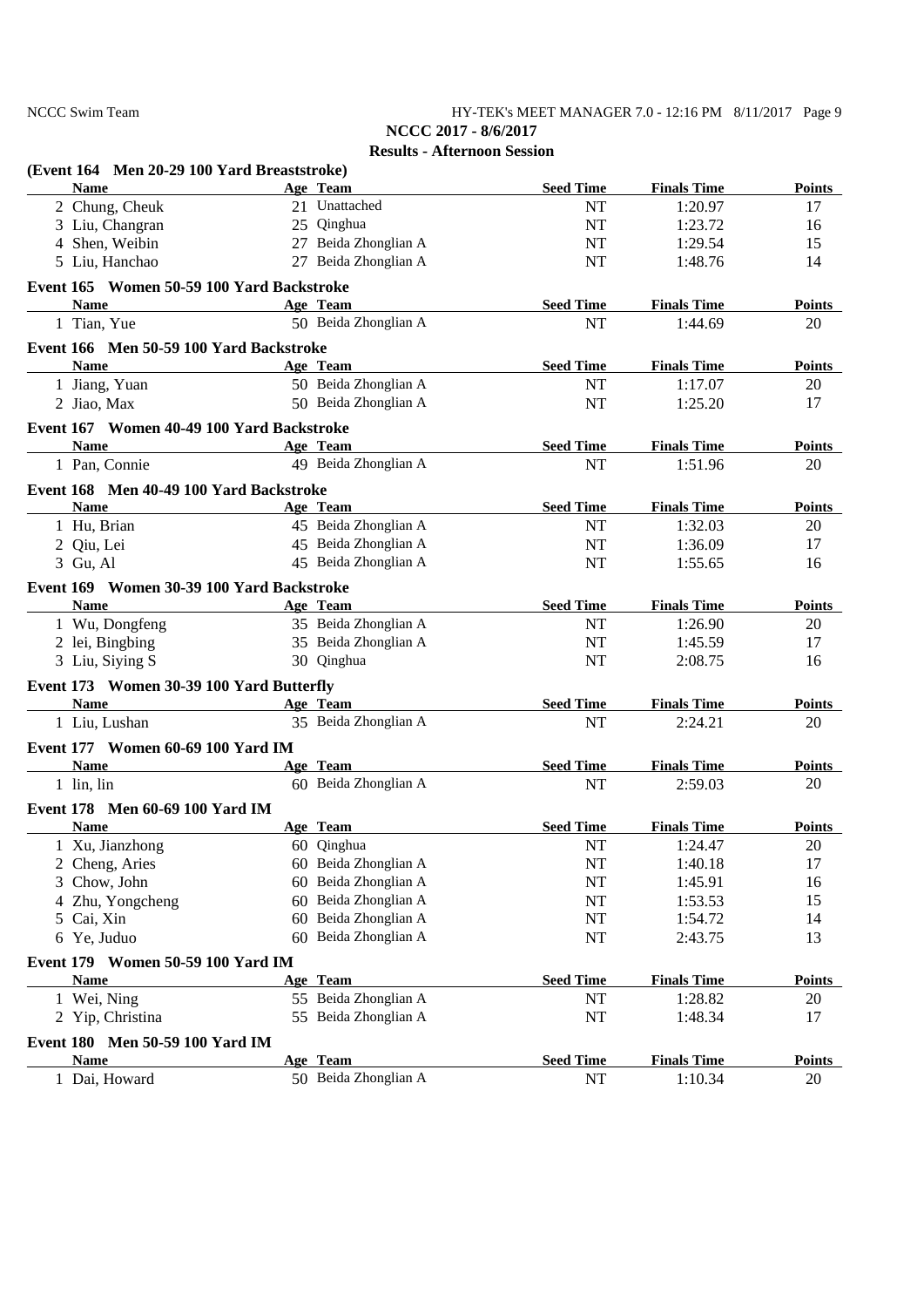NCCC Swim Team **HY-TEK's MEET MANAGER 7.0 - 12:16 PM** 8/11/2017 Page 10 **NCCC 2017 - 8/6/2017**

| (Event 180 Men 50-59 100 Yard IM)                |                      |                  |                    |               |
|--------------------------------------------------|----------------------|------------------|--------------------|---------------|
| <b>Name</b>                                      | Age Team             | <b>Seed Time</b> | <b>Finals Time</b> | <b>Points</b> |
| 2 Luo, Willson                                   | 50 Beida Zhonglian A | $\rm{NT}$        | 1:13.50            | 17            |
| 3 Jiang, Yuan                                    | 50 Beida Zhonglian A | $\rm{NT}$        | 1:16.25            | 16            |
| 4 Wu, Michael                                    | 50 Beida Zhonglian A | NT               | 1:38.32            | 15            |
| Event 181 Women 40-49 100 Yard IM                |                      |                  |                    |               |
| <b>Name</b>                                      | Age Team             | <b>Seed Time</b> | <b>Finals Time</b> | <b>Points</b> |
| 1 Zhan, Jane                                     | 45 Beida Zhonglian A | NT               | 1:16.40            | 20            |
| 2 Bump, Janet                                    | 40 Qinghua           | NT               | 1:20.81            | 17            |
| Event 182 Men 40-49 100 Yard IM                  |                      |                  |                    |               |
| <b>Name</b>                                      | Age Team             | <b>Seed Time</b> | <b>Finals Time</b> | <b>Points</b> |
| 1 Qiu, Lei                                       | 45 Beida Zhonglian A | NT               | 1:19.22            | 20            |
| 2 Chan, Edwin                                    | 45 Beida Zhonglian A | NT               | 1:20.07            | 17            |
| 3 Yang, Mingyao                                  | 45 Beida Zhonglian A | NT               | 1:23.81            | 16            |
| 4 Zhang, Pei                                     | 40 Qinghua           | NT               | 1:24.90            | 15            |
| 5 Liu, Yazhou                                    | 49 Qinghua           | NT               | 1:30.44            | 14            |
| 6 Ni, Bin                                        | 40 Qinghua           | NT               | 1:32.97            | 13            |
| 7 Dai, Jiandong                                  | 45 Beida Zhonglian A | NT               | 1:37.97            | 12            |
| Event 183 Women 30-39 200 Yard IM                |                      |                  |                    |               |
| <b>Name</b>                                      | Age Team             | <b>Seed Time</b> | <b>Finals Time</b> | <b>Points</b> |
| 1 Wu, Dongfeng                                   | 35 Beida Zhonglian A | NT               | 2:58.20            | 20            |
|                                                  | 30 Qinghua           |                  |                    | 17            |
| 2 Yang, Dongqing                                 |                      | <b>NT</b>        | 3:26.66            |               |
| 3 Liu, Lushan                                    | 35 Beida Zhonglian A | $\rm{NT}$        | 4:27.78            | 16            |
| --- Tao, Li                                      | 35 Beida Zhonglian A | <b>NT</b>        | DQ                 |               |
| Event 186 Men 20-39 200 Yard IM                  |                      |                  |                    |               |
| <b>Name</b>                                      | Age Team             | <b>Seed Time</b> | <b>Finals Time</b> | <b>Points</b> |
| 1 Chan, Bin-Da                                   | 30 Qinghua           | NT               | 2:39.25            | 20            |
| 2 Liang, Dong                                    | 32 Unattached        | <b>NT</b>        | 2:55.72            | 17            |
| Event 189 Women 60 -69 200 Yard Freestyle Relay  |                      |                  |                    |               |
| <b>Team</b>                                      | Relay                | <b>Seed Time</b> | <b>Finals Time</b> | <b>Points</b> |
| 1 Beida Zhonglian A                              | A                    | <b>NT</b>        | 3:09.67            | 40            |
| 2 BeidaZhonglian B                               | B                    | <b>NT</b>        | 4:03.69            | 34            |
| Event 188 Men 70 & Over 200 Yard Freestyle Relay |                      |                  |                    |               |
| <b>Team</b>                                      | <b>Relay</b>         | <b>Seed Time</b> | <b>Finals Time</b> | <b>Points</b> |
| 1 Beida Zhonglian A                              | A                    | <b>NT</b>        | 2:56.07            | 40            |
|                                                  |                      |                  |                    |               |
| Event 191 Women 50-69 200 Yard Freestyle Relay   |                      |                  |                    |               |
| <b>Team</b>                                      | <b>Relay</b>         | <b>Seed Time</b> | <b>Finals Time</b> | <b>Points</b> |
| 1 Beida Zhonglian A                              | A                    | NT               | 2:29.56            | 40            |
| 2 Qinghua                                        | A                    | NT               | 2:41.79            | 34            |
| 3 BeidaZhonglian B                               | B                    | NT               | 2:49.54            | 32            |
| Event 190 Men 60-69 200 Yard Freestyle Relay     |                      |                  |                    |               |
| <b>Team</b>                                      | <b>Relay</b>         | <b>Seed Time</b> | <b>Finals Time</b> | <b>Points</b> |
| 1 Beida Zhonglian A                              | A                    | NT               | 2:49.07            | 40            |
| 2 BeidaZhonglian B                               | $\, {\bf B}$         | NT               | 3:05.37            | 34            |
| Event 192 Men 50-59 200 Yard Freestyle Relay     |                      |                  |                    |               |
| <b>Team</b>                                      | <b>Relay</b>         | <b>Seed Time</b> | <b>Finals Time</b> | <b>Points</b> |
| 1 Beida Zhonglian A                              | A                    | NT               | 1:52.10            | 40            |
|                                                  |                      |                  |                    |               |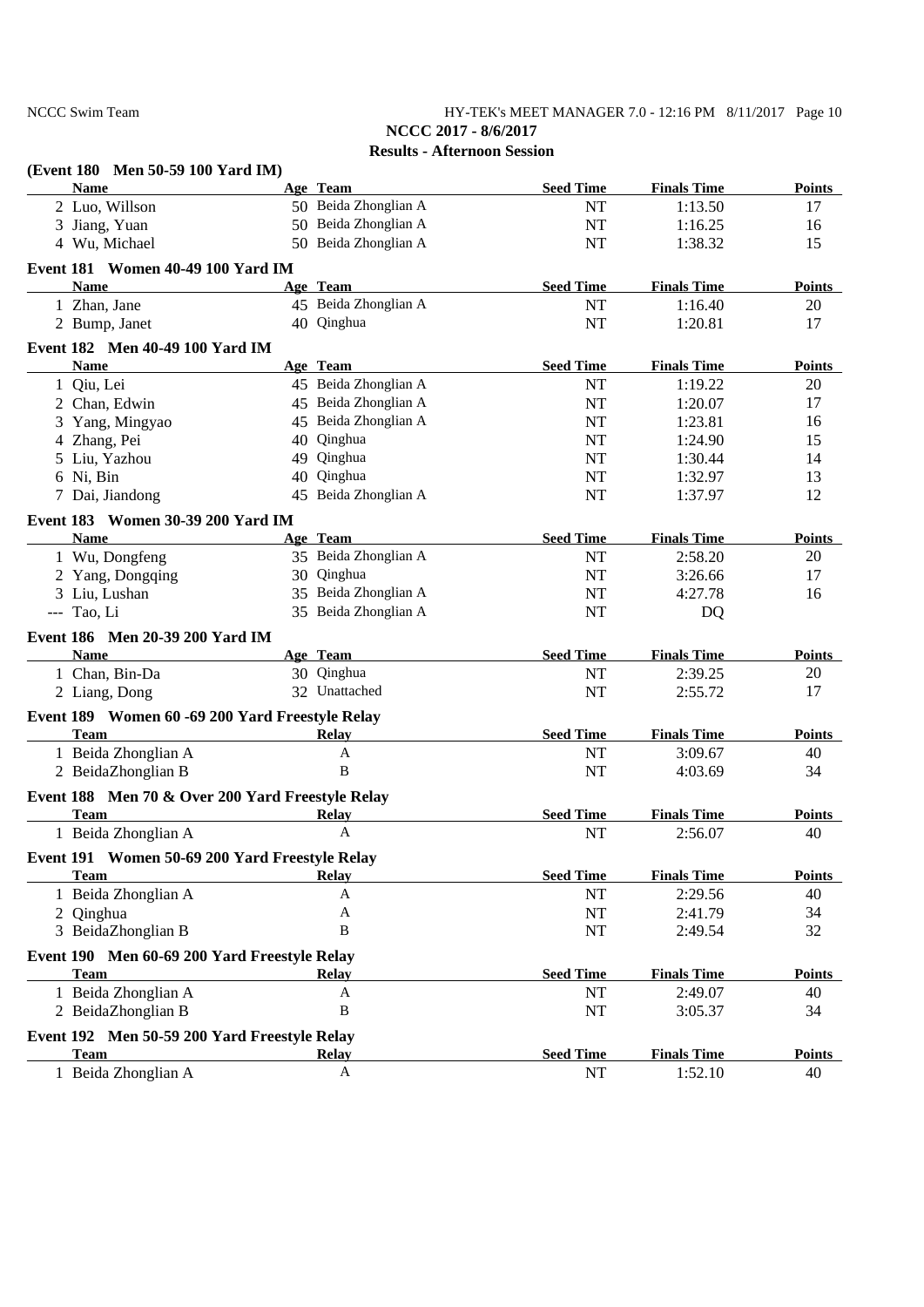NCCC Swim Team **HY-TEK's MEET MANAGER 7.0 - 12:16 PM** 8/11/2017 Page 11

**NCCC 2017 - 8/6/2017 Results - Afternoon Session**

| (Event 192 Men 50-59 200 Yard Freestyle Relay)                |              |                  |                    |               |
|---------------------------------------------------------------|--------------|------------------|--------------------|---------------|
| <b>Team</b>                                                   | <b>Relay</b> | <b>Seed Time</b> | <b>Finals Time</b> | <b>Points</b> |
| 2 Qinghua                                                     | $\mathbf{A}$ | <b>NT</b>        | 1:59.15            | 34            |
| 3 Qinghua                                                     | $\bf{B}$     | <b>NT</b>        | 2:22.63            | 32            |
| Event 193 Women 40-49 200 Yard Freestyle Relay                |              |                  |                    |               |
| <b>Team</b>                                                   | <b>Relay</b> | <b>Seed Time</b> | <b>Finals Time</b> | <b>Points</b> |
| 1 Beida Zhonglian A                                           | A            | <b>NT</b>        | 3:04.82            | 40            |
| Event 194 Men 40-49 200 Yard Freestyle Relay                  |              |                  |                    |               |
| <b>Team</b>                                                   | <b>Relay</b> | <b>Seed Time</b> | <b>Finals Time</b> | <b>Points</b> |
| 1 Beida Zhonglian A                                           | $\mathbf{A}$ | <b>NT</b>        | 2:07.97            | 40            |
| 2 Qinghua                                                     | B            | <b>NT</b>        | 2:09.57            | 34            |
| 3 Qinghua                                                     | A            | <b>NT</b>        | 2:11.13            | 32            |
| 4 BeidaZhonglian B                                            | B            | <b>NT</b>        | 2:27.37            | 30            |
| 5 Svca Swim Team                                              | A            | <b>NT</b>        | 2:27.47            | 28            |
| Event 195 Women 30-39 200 Yard Freestyle Relay                |              |                  |                    |               |
| <b>Team</b>                                                   | <b>Relay</b> | <b>Seed Time</b> | <b>Finals Time</b> | <b>Points</b> |
| 1 Beida Zhonglian A                                           | A            | NT               | 2:23.43            | 40            |
| 2 Qinghua                                                     | A            | <b>NT</b>        | 2:49.59            | 34            |
| 3 Qinghua                                                     | $\mathsf{C}$ | <b>NT</b>        | 3:13.28            | 32            |
| 4 Svca Swim Team                                              | A            | NT               | 3:31.78            | 30            |
| --- Qinghua                                                   | B            | <b>NT</b>        | DQ                 |               |
|                                                               |              |                  |                    |               |
| Event 197 Women 20-39 200 Yard Freestyle Relay<br><b>Team</b> | <b>Relay</b> | <b>Seed Time</b> | <b>Finals Time</b> | <b>Points</b> |
| 1 Beida Zhonglian A                                           | A            | <b>NT</b>        | 2:36.47            | 40            |
|                                                               |              |                  |                    |               |
| Event 196 Men 20-39 200 Yard Freestyle Relay                  |              |                  |                    |               |
| <b>Team</b>                                                   | <b>Relay</b> | <b>Seed Time</b> | <b>Finals Time</b> | <b>Points</b> |
| 1 Qinghua                                                     | A            | <b>NT</b>        | 1:51.35            | 40            |
| 2 Beida Zhonglian A                                           | A            | <b>NT</b>        | 2:15.03            | 34            |
| Event 198 Men 20-29 200 Yard Freestyle Relay                  |              |                  |                    |               |
| <b>Team</b>                                                   | Relay        | <b>Seed Time</b> | <b>Finals Time</b> | <b>Points</b> |
| 1 Beida Zhonglian A                                           | A            | NT               | 1:53.44            | 40            |
| 2 Qinghua                                                     | A            | <b>NT</b>        | 1:57.59            | 34            |
| 3 BeidaZhonglian B                                            | B            | <b>NT</b>        | 2:10.47            | 32            |
| Event 201 Women 60 -69 200 Yard Medley Relay                  |              |                  |                    |               |
| <b>Team</b>                                                   | <b>Relay</b> | <b>Seed Time</b> | <b>Finals Time</b> | <b>Points</b> |
| 1 BeidaZhonglian B                                            | $\mathbf{R}$ | $\rm{NT}$        | 4:40.88            | 40            |
| Event 200 Men 70 & Over 200 Yard Medley Relay                 |              |                  |                    |               |
| <b>Team</b>                                                   | Relay        | <b>Seed Time</b> | <b>Finals Time</b> | <b>Points</b> |
| 1 Beida Zhonglian A                                           | A            | $\rm{NT}$        | 3:21.03            | 40            |
|                                                               |              |                  |                    |               |
| Event 203 Women 50-59 200 Yard Medley Relay                   |              |                  |                    |               |
| <b>Team</b>                                                   | <b>Relay</b> | <b>Seed Time</b> | <b>Finals Time</b> | <b>Points</b> |
| 1 Beida Zhonglian A                                           | A            | NT               | 2:54.07            | 40            |
| 2 BeidaZhonglian B                                            | $\bf{B}$     | NT               | 2:59.50            | 34            |
| 3 Qinghua                                                     | A            | NT               | 3:03.00            | 32            |
| Event 202 Men 60-69 200 Yard Medley Relay                     |              |                  |                    |               |
| <b>Team</b>                                                   | <b>Relay</b> | <b>Seed Time</b> | <b>Finals Time</b> | <b>Points</b> |
| 1 BeidaZhonglian B                                            | $\, {\bf B}$ | NT               | 2:51.96            | 40            |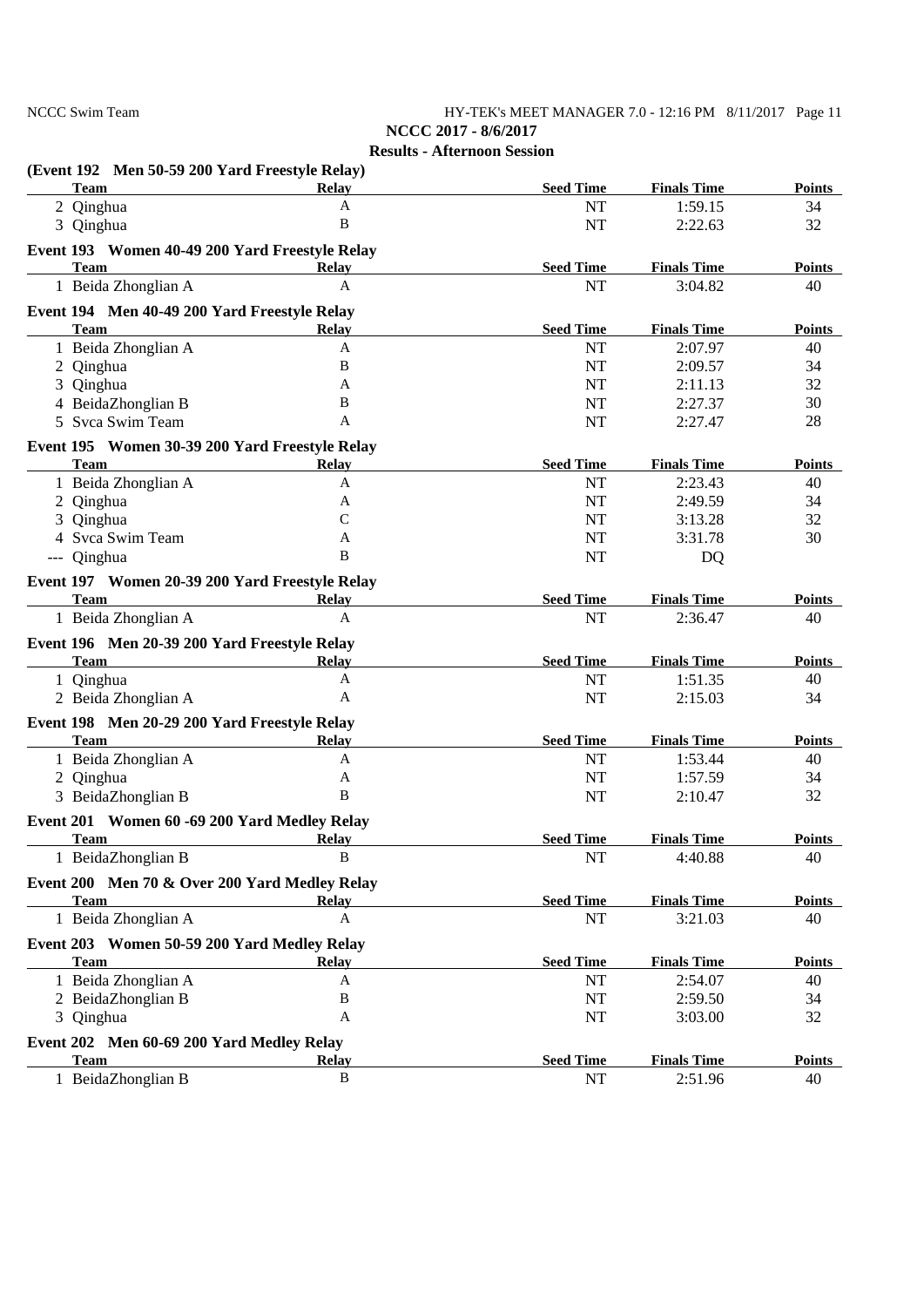### NCCC Swim Team **HY-TEK's MEET MANAGER 7.0 - 12:16 PM** 8/11/2017 Page 12 **NCCC 2017 - 8/6/2017**

| (Event 202 Men 60-69 200 Yard Medley Relay)    |                      |                  |                    |               |
|------------------------------------------------|----------------------|------------------|--------------------|---------------|
| <b>Team</b>                                    | <b>Relay</b>         | <b>Seed Time</b> | <b>Finals Time</b> | <b>Points</b> |
| 2 Beida Zhonglian A                            | A                    | <b>NT</b>        | 3:37.91            | 34            |
| Event 205 Women 40-49 200 Yard Medley Relay    |                      |                  |                    |               |
| <b>Team</b>                                    | Relay                | <b>Seed Time</b> | <b>Finals Time</b> | <b>Points</b> |
| 1 Beida Zhonglian A                            | A                    | <b>NT</b>        | 3:22.09            | 40            |
| Event 204 Men 50-59 200 Yard Medley Relay      |                      |                  |                    |               |
| <b>Team</b>                                    | <b>Relay</b>         | <b>Seed Time</b> | <b>Finals Time</b> | <b>Points</b> |
| 1 Beida Zhonglian A                            | A                    | <b>NT</b>        | 2:08.40            | 40            |
| 2 Qinghua                                      | A                    | <b>NT</b>        | 2:17.47            | 34            |
| 3 Qinghua                                      | B                    | <b>NT</b>        | 2:45.28            | 32            |
| Event 206 Men 40-49 200 Yard Medley Relay      |                      |                  |                    |               |
| <b>Team</b>                                    | <b>Relay</b>         | <b>Seed Time</b> | <b>Finals Time</b> | <b>Points</b> |
| 1 Beida Zhonglian A                            | A                    | <b>NT</b>        | 2:12.31            | 40            |
| 2 BeidaZhonglian B                             | B                    | <b>NT</b>        | 2:19.84            | 34            |
| 3 Qinghua                                      | A                    | <b>NT</b>        | 2:33.28            | 32            |
| 4 Qinghua                                      | B                    | <b>NT</b>        | 2:34.56            | 30            |
| 5 Svca Swim Team                               | A                    | <b>NT</b>        | 2:54.84            | 28            |
|                                                |                      |                  |                    |               |
| Event 207 Women 30-39 200 Yard Medley Relay    |                      |                  |                    |               |
| <b>Team</b>                                    | <b>Relay</b>         | <b>Seed Time</b> | <b>Finals Time</b> | <b>Points</b> |
| 1 Beida Zhonglian A                            | A                    | <b>NT</b>        | 2:55.88            | 40            |
| 2 Qinghua                                      | A                    | <b>NT</b>        | 3:19.32            | 34            |
| 3 Qinghua                                      | $\bf{B}$             | NT               | 3:25.31            | 32            |
| 4 Qinghua                                      | $\mathcal{C}$        | <b>NT</b>        | 3:30.37            | 30            |
| Event 209 Women 20-29 200 Yard Medley Relay    |                      |                  |                    |               |
| <b>Team</b>                                    | <b>Relay</b>         | <b>Seed Time</b> | <b>Finals Time</b> | <b>Points</b> |
| 1 Beida Zhonglian A                            | A                    | NT               | 3:12.29            | 40            |
| Event 208 Men 30-39 200 Yard Medley Relay      |                      |                  |                    |               |
| <b>Team</b>                                    | Relay                | <b>Seed Time</b> | <b>Finals Time</b> | <b>Points</b> |
| 1 Qinghua                                      | A                    | NT               | 2:15.65            | 40            |
| 2 Beida Zhonglian A                            | A                    | <b>NT</b>        | 2:31.40            | 34            |
|                                                |                      |                  |                    |               |
| Event 210 Men 20-29 200 Yard Medley Relay      |                      |                  |                    |               |
| <b>Team</b>                                    | <b>Relay</b>         | <b>Seed Time</b> | <b>Finals Time</b> | <b>Points</b> |
| 1 Qinghua                                      | A                    | NT               | 2:11.97            | 40            |
| 2 Beida Zhonglian A                            | A                    | <b>NT</b>        | 2:12.82            | 34            |
| 3 BeidaZhonglian B                             | $\mathbf{R}$         | $\rm{NT}$        | 2:32.00            | 32            |
| Event 211 Women 100 & Under 200 Yard Freestyle |                      |                  |                    |               |
| <b>Name</b>                                    | Age Team             | <b>Seed Time</b> | <b>Finals Time</b> | <b>Points</b> |
| 1 Wu, Dongfeng                                 | 35 Beida Zhonglian A | NT               | 2:50.50            | 20            |
| 2 Tian, Yue                                    | 50 Beida Zhonglian A | NT               | 3:35.06            | 17            |
| 3 Wei, Wei                                     | 55 Beida Zhonglian A | NT               | 3:51.16            | 16            |
| 4 Jin, Angela                                  | 7 Svca Swim Team     | $\rm{NT}$        | 4:01.47            | 15            |
| 5 Wei, Xiaojun                                 | 60 Beida Zhonglian A | <b>NT</b>        | 4:44.47            | 14            |
|                                                |                      |                  |                    |               |
| Event 212 Men 100 & Under 200 Yard Freestyle   |                      |                  |                    |               |
| <b>Name</b>                                    | Age Team             | <b>Seed Time</b> | <b>Finals Time</b> | <b>Points</b> |
| 1 Zhou, Jasper                                 | 16 Svca Swim Team    | 2:10.00          | 2:13.68            | 20            |
| 2 Deng, Edward                                 | 50 Qinghua           | NT               | 2:18.04            | 17            |